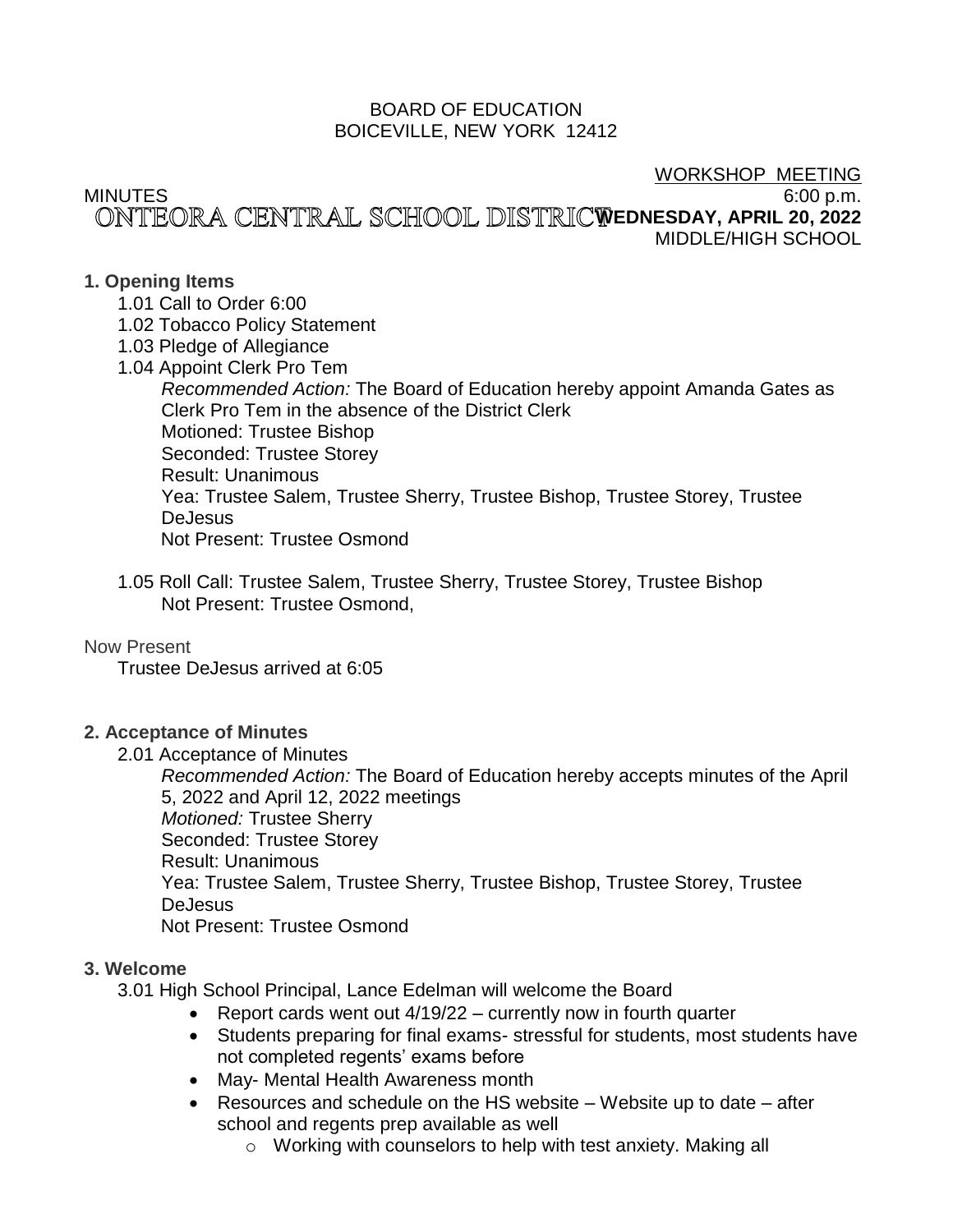staff/parents aware of student stress

- Next week Student Biliteracy presentations
- AP exams May  $2^{nd}$  to May 11th 84 students, 134 exams
- Regents exams in June (starts June 1)- spread out exams
- Events (also on website)
	- $\circ$  Senior Prom  $-5/6/22$ 
		- $\circ$  Spirt Day  $-5/14/22$
		- o Spring concert's HS concert 5/23/22
- Waiting a little longer to announce what June ceremonies will look like to make sure they are consistent with safe environment
- Mr. Edelman will present again in June and bring the valedictorian, salutatorian and recipient of principal's award
- Acknowledged the hard work of the musical director Mrs. Constant, Musical Coordinator Mrs. Carroll, and all of the students
- Mrs. Carroll and Mrs. Constant discussed upcoming concerts and hardworking students  $(7<sup>th</sup> - 12<sup>th</sup>$  grade participates)
- Musical Little Mermaid- shows are April 28, 29, 30, Saturday 2 shows- night shows are at 7pm and Saturday show at 1pm
	- o 150 people allowed at each performance
	- $\circ$  Tickets available at [www.ticketststage.com](http://www.ticketststage.com/) also available at the door
	- o Cast of little Mermaid preformed "Kissed the girl" at the 4/20/22 board meeting

## **4. Tree Law Information**

- 4.01 Woodstock Town Board member, Bennet Ratcliff will update the Board about a new Tree Law -Trustee Salem reported on behalf
	- Town board of Woodstock is considering changing the Tree Law
		- o Appointed Mr. Ratcliff as a task force leader
	- One issue pertaining to School District is that the current tree law regulates the cutting of trees along route 375
		- o Any changes may affect Woodstock School, school property
	- After reaching out to community a tree force task force will be created with 7- 9 members.
		- $\circ$  Beginning in May, they will set goals, gathering information in a 4-6month process
	- Asked if anyone of the Board would be interested in joining task force or participating- contact Mr. Ratcliff with questions – do not need to be a resident of Woodstock if on the Board of Education

## **5. Superintendent News**

5.01 The Superintendent will report on District News

- Workshops for parents titled Introduction to the various components of Social Emotional Learning and why the work is so important to students and school community" to begin
	- o 4/21/22 workshop 6pm secondary parents held MS/HS library- fair number of people already registered
	- o 5/10/22 workshop 6pm Elementary parents held at Bennett
	- o Workshops will be facilitated by staff members from Morningside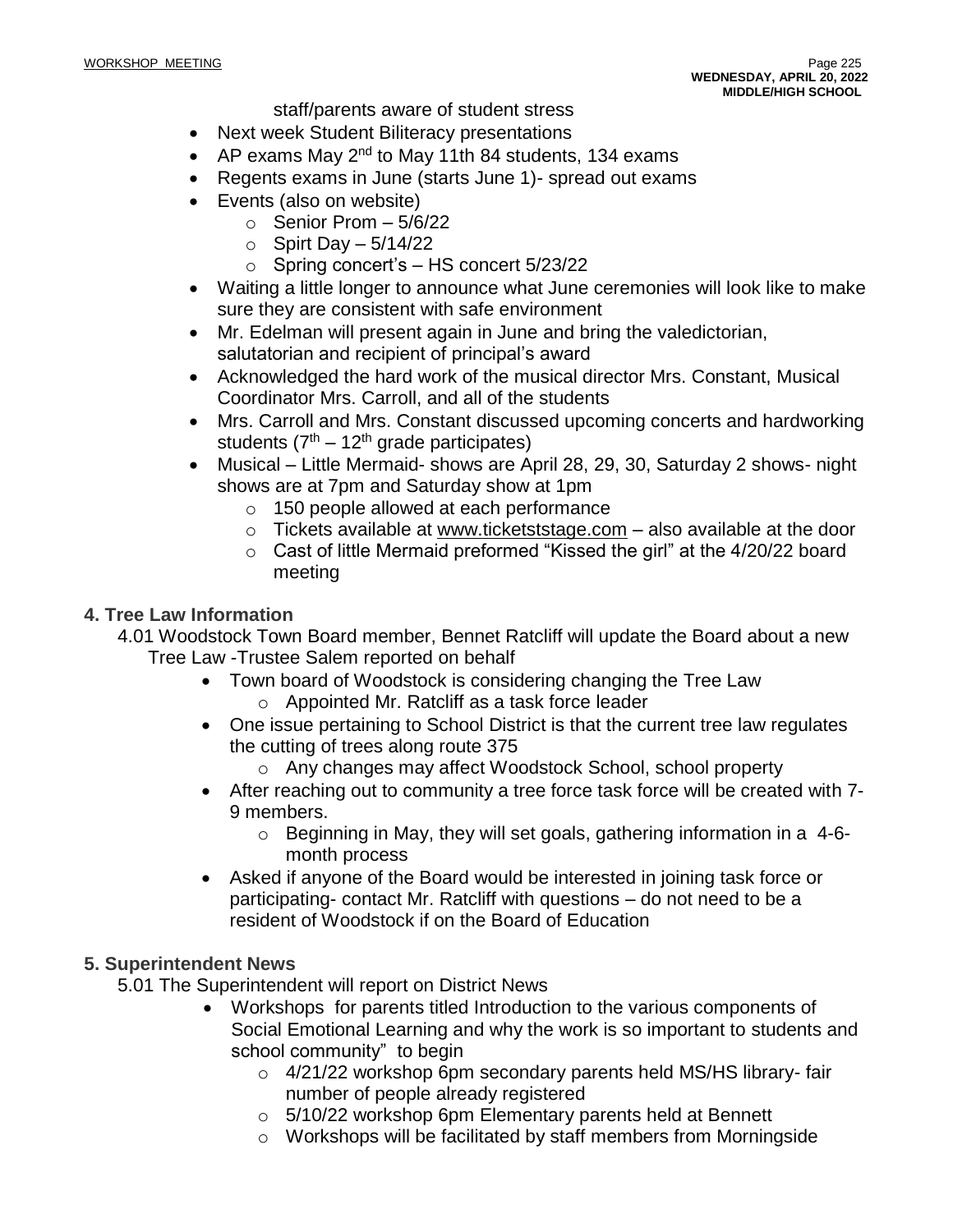- COVID updated- closing monitoring- slightly risen from returning from spring break. Passed out home tests to staff and students before spring break
	- $\circ$  Discussion at cabinet meeting 4/19/22 leaving existing strategies in place, if seeing a downward trend will ramp down the strategies
- 22-23 calendar- drafts send to various bargaining groups- to be adopted at 5/3/22 meeting
- Primary students have been involved in a recycling challenge
	- $\circ$  Came in 2<sup>nd</sup> place- North East region competition
	- $\circ$  Collected 4,101lbs of plastic received 2 trek benches so each primary building can receive one
- Bennett School- planning orientation events for incoming students/ parents-5/12/22- 3<sup>rd</sup> grade students will spend the day at Bennett to become familiar with layout/culture
	- o Meet with Music Dept., eat lunch in the cafeteria, and walk the nature trail (weather pending)
	- o 5/17/22 at 7pm is Parent orientation
- Budget presentation 22-23 4/21/22 6pm Trustee Salem and Trustee Bishop will present to the Woodstock PTA

# Discussion:

• Congratulated Stephanie Laffin and Marystephanie Corsones- engaging young people

# **6. Board District News**

6.01 The Board will report District News (proposed 6:20)

- Trustee Bishop complemented work on the Talon
	- Trustee Storey reported going to Ulster County School Board Association last week
		- o Student dinner at Career and Tech Center. Students cooked food for the members while they watched budget presentation
	- Trustee Salem reported Thursday evenings at 7pm- Woodstock Community Center- civics teach-in continues, would like students to be aware of these presentations

# **7. Student Representative Report**

7.01 The student Representative on the Board, Noelle Crandell, will give a report Student Rep not present

# **8. Acknowledge Public Be Heard Comments**

8.01 The Board will acknowledge the public be heard comments from the last meeting Denise Warren, Ariel Futerfas, Brittany Burgher

# **9. Public and Student Comment**

9.01 Public and Students may comment on any agenda or non-agenda item (proposed 6:35)

Lindsay Shands spoke- asked how the community is supposed to trust the Board with a \$60 million budget; concerned that board makes decisions first and asks questions later. Feels as though the hiring process for the Superintendent was done in secret. Concerned the process was a waste of money and mentioned that she will be voting "No" on the budget and will encourage others to do the same.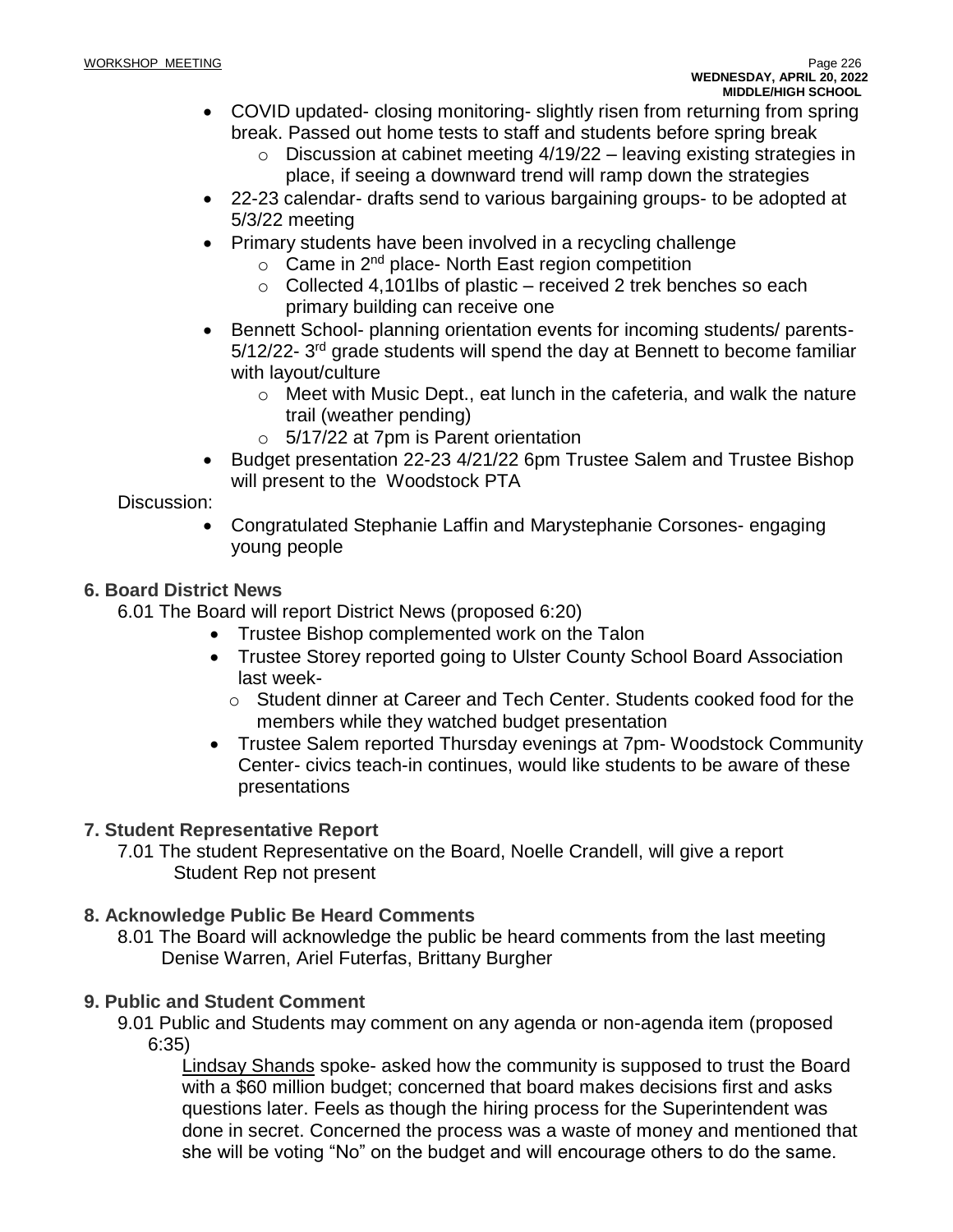# **10. Discussion and Possible Action**

10.01 Vote on Ulster BOCES Budget – reason why meeting was held on Wed. instead of Tuesday

*Recommended Action: T*he Onteora Central School District Board of Education hereby approves the 2022-2023 Ulster County Board of Cooperative Educational Services Administrative Budget in the amount of 6,650,577.00 Motioned: Trustee Bishop Seconded: Trustee Storey Result: Unanimous Yea: Trustee Salem, Trustee Sherry, Trustee Bishop, Trustee Storey, Trustee DeJesus Not Present: Trustee Osmond

10.02 Vote on Ulster BOCES Board Members

*Recommended Action:* The Board of Education hereby casts its ballot for the following 3 candidates in uncontested seats for 3 year terms: Seat #1 David Thompson - New Paltz Seat #2 Brian Martin - Rondout Valley Seat #3 Barbara Carroll - At Large Motioned: Trustee Bishop Seconded: Trustee Sherry Result: Unanimous Yea: Trustee Salem, Trustee Sherry, Trustee Bishop, Trustee Storey, Trustee DeJesus Not Present: Trustee Osmond

10.03 Accept Donation from Trex

*Recommended Action:* The Board of Education hereby accepts 2 Trex Benches won by the K-3 students for their environmental competition. Motioned: Trustee DeJesus Seconded: Trustee Bishop Result: Unanimous Yea: Trustee Salem, Trustee Sherry, Trustee Bishop, Trustee Storey, Trustee DeJesus Not Present: Trustee Osmond

10.04 Approve Contract for the Superintendent of Schools

*Recommended Action:* RESOLVED that the Victoria McLaren be appointed to serve as the Superintendent of Schools for the period of June 6, 2022 through June 30, 2026 in accordance with the terms of the Employment Agreement between the District and Ms. McLaren.

BE IT FURTHER RESOLVED that the Board President is hereby authorized to execute the Employment Agreement on the District's behalf.

Motioned: Trustee Storey

Seconded: Trustee Sherry

Result: 4 yea, 0 nay, 1 abstain

Yea: Trustee Salem, Trustee Sherry, Trustee Storey, Trustee Bishop

Abstain: Trustee DeJesus

Not Present: Trustee Osmond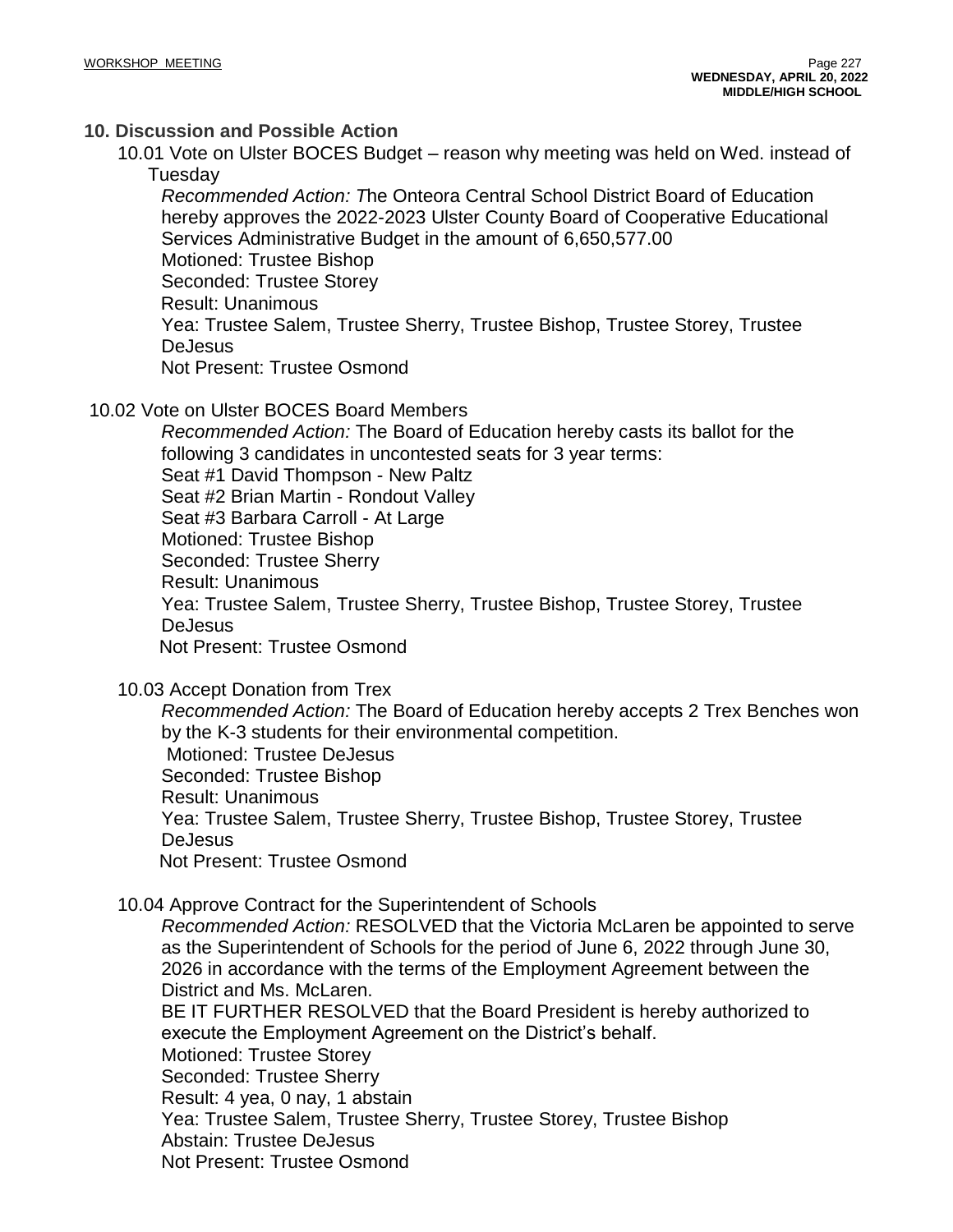## **11. Policies (proposed 6:55)**

11.01 Second Reading and Adoption of Policy 3410 Code of Conduct *Recommended Action:* The Board of Education hereby adopts Policy 3140 as written Motioned: Trustee Bishop Seconded: Trustee Storey Result: Unanimous Yea: Trustee Salem, Trustee Sherry, Trustee Bishop, Trustee Storey, Trustee **DeJesus** Not Present: Trustee Osmond

Edits are from our attorney & last meeting comments

## 2002 2022 **3410 Community Relations** CODE OF CONDUCT ON SCHOOL PROPERTY

The District has developed and will amend, as appropriate, a written Code of Conduct for the Maintenance of Order on School Property, including school functions, which shall govern the conduct of students, teachers and other school personnel, as well as visitors. The Board of Education shall further provide for the enforcement of such Code of Conduct.

For purposes of this policy, and the implemented Code of Conduct, school property means in or within any building, structure, athletic playing field, playground, parking lot or land contained within the real property boundary line of the District's elementary or secondary schools, or in or on a school bus; and a school function shall mean a school-sponsored extracurricular event or activity.

The District Code of Conduct has been developed in collaboration with student, teacher, administrator, and parent organizations, school safety personnel and other school personnel.

**The Code of Conduct has been adopted by the Board of Education only after at least one (1) public hearing that provided for the participation of school personnel, parents/persons in parental relation, students, and any other interested parties. Copies of the Code of Conduct shall be disseminated pursuant to law and Commissioner's Regulations.**

**The District's Code of Conduct shall be reviewed and approved on an annual basis, and updated as necessary in accordance with law. The School Board shall reapprove any updated** Code of Conduct or adopt revisions only after at least one (1) public hearing that provides for the **participation of school personnel, parents/persons in parental relation, students, and any other interested parties.**

**The District shall file a copy of its Code of Conduct and all amendments to the Code with the Commissioner of Education no later than thirty (30) days after their respective adoptions.** *Privacy Rights*

**As part of any investigation, the District has the right to search all school property and equipment including District computers. Rooms, desks, cabinets, lockers, computers, etc.** are provided by the District for the use of staff and students, but the users do not have exclusive **use of these locations or equipment and should not expect that materials stored therein will be private.**

The Code of Conduct shall include, at a minimum, the following:

- a. Provisions regarding conduct, dress and language deemed appropriate and acceptable on school property and at school functions, and conduct, dress and language deemed unacceptable and inappropriate on school property*;* provisions regarding acceptable civil and respectful treatment of teachers, school administrators, other school personnel, students and visitors on school property and at school functions; the appropriate range of disciplinary measures which may be imposed for violation of such Code; and the roles of teachers, administrators, other school personnel, the Board of Education and parents/persons in parental relation to the student;
- b. Standards and procedures to assure security and safety of students and school personnel;
- c. Provisions for the removal from the classroom and from school property, including a school function, of students and other persons who violate the Code;
- d. Provisions prescribing the period for which a disruptive student may be removed from the classroom for each incident, provided that no such student shall return to the classroom until the Principal (or their designated School District administrator) makes a final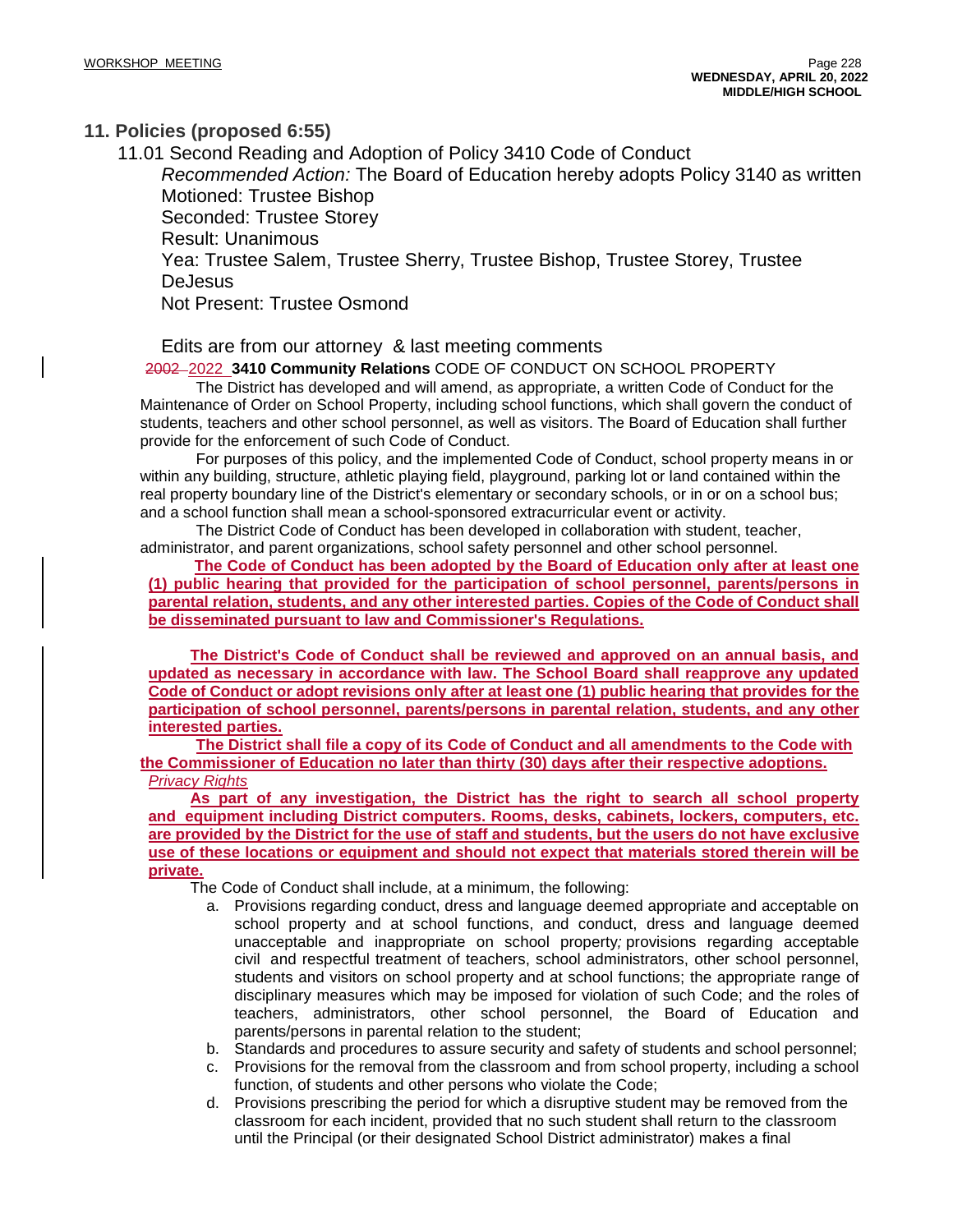determination pursuant to Education Law Section 3214(3-a)(c) or the period of removal expires, whichever is less;

- e. Disciplinary measures to be taken for incidents involving the possession or use of illegal substances or weapons, the use of physical force, vandalism, violation of another student's civil rights, harassment and threats of violence;
- f. Provisions for detention, suspension and removal from the classroom of students, consistent with Education Law Section 3214 and other applicable federal, state and local laws, including provisions for school authorities to establish procedures to ensure the provision of continued educational programming and activities for students removed from the classroom, placed in detention, or suspended from school, which shall include alternative educational programs appropriate to individual student needs;
- g. Procedures by which violations are reported and determined, and the disciplinary measures imposed and carried out;
- h. Provisions ensuring the Code of Conduct and its enforcement are in compliance with state and federal laws relating to students with disabilities;
- i. Provisions setting forth the procedures by which local law enforcement agencies shall be notified of Code violations which constitute a crime;
- j. Provisions setting forth the circumstances under and procedures by which parents/persons in parental relation to the student shall be notified of Code violations;
- k. Provisions setting forth the circumstances under and procedures by which a complaint in criminal court, a juvenile delinquency petition or person in need of supervision ("PINS") petition will be filed;
- l. Circumstances under and procedures by which referral to appropriate human service agencies shall be made;
- m. A minimum suspension period for students who repeatedly are substantially disruptive of the educational process or substantially interfere with the teacher's authority over the classroom, provided that the suspending authority may reduce such period on a case-bycase basis to be consistent with any other state and federal law. For purposes of this requirement, as defined in Commissioner's Regulations, "repeatedly is substantially disruptive of the educational process or substantially interferes with the teacher's authority over the classroom" shall mean engaging in conduct which results in the removal of the student from the classroom by teacher(s) pursuant to the provisions of Education Law Section 3214(3-a) and the provisions set forth in the Code of Conduct on four (4) or more occasions during a semester, or three (3) or more occasions during a trimester, as applicable*;*
- n. A minimum suspension period for acts that would qualify the student to be defined as a violent student pursuant to Education Law Section 3214(2-a)(a). However, the suspending authority may reduce the suspension period on a case-by-case basis consistent with any other state and federal law;
- o. A Bill of Rights and Responsibilities of Students which focuses upon positive student behavior, and which shall be publicized and explained to all students on an annual basis;
- p. Guidelines and programs for in-service education programs for all District staff members to ensure effective implementation of school policy on school conduct and discipline.

**The Code of Conduct has been adopted by the Board of Education only after at least one (1) public hearing that provided for the participation of school personnel, parents/persons in parental relation, students, and any other interested parties. Copies of the Code of Conduct shall be disseminated pursuant to law and Commissioner's Regulations.**

**The District's Code of Conduct shall be reviewed on an annual basis, and updated as necessary in accordance with law. The School Board shall reapprove any updated Code of Conduct or adopt revisions only after at least one (1) public hearing that provides for the participation of school personnel, parents/persons in parental relation, students, and any other interested parties.The District shall file a copy of its Code of Conduct and all amendments to the Code with the Commissioner of Education no later than thirty (30) days after their respective adoptions.**Privacy Rights**As part of any investigation, the District has the right to search all school property and equipment including District computers. Rooms, desks, cabinets, lockers, computers, etc. are provided by the District for the use of staff and students, but the users do not have exclusive use of these locations or equipment and should not expect that materials stored therein will be pri** Education Law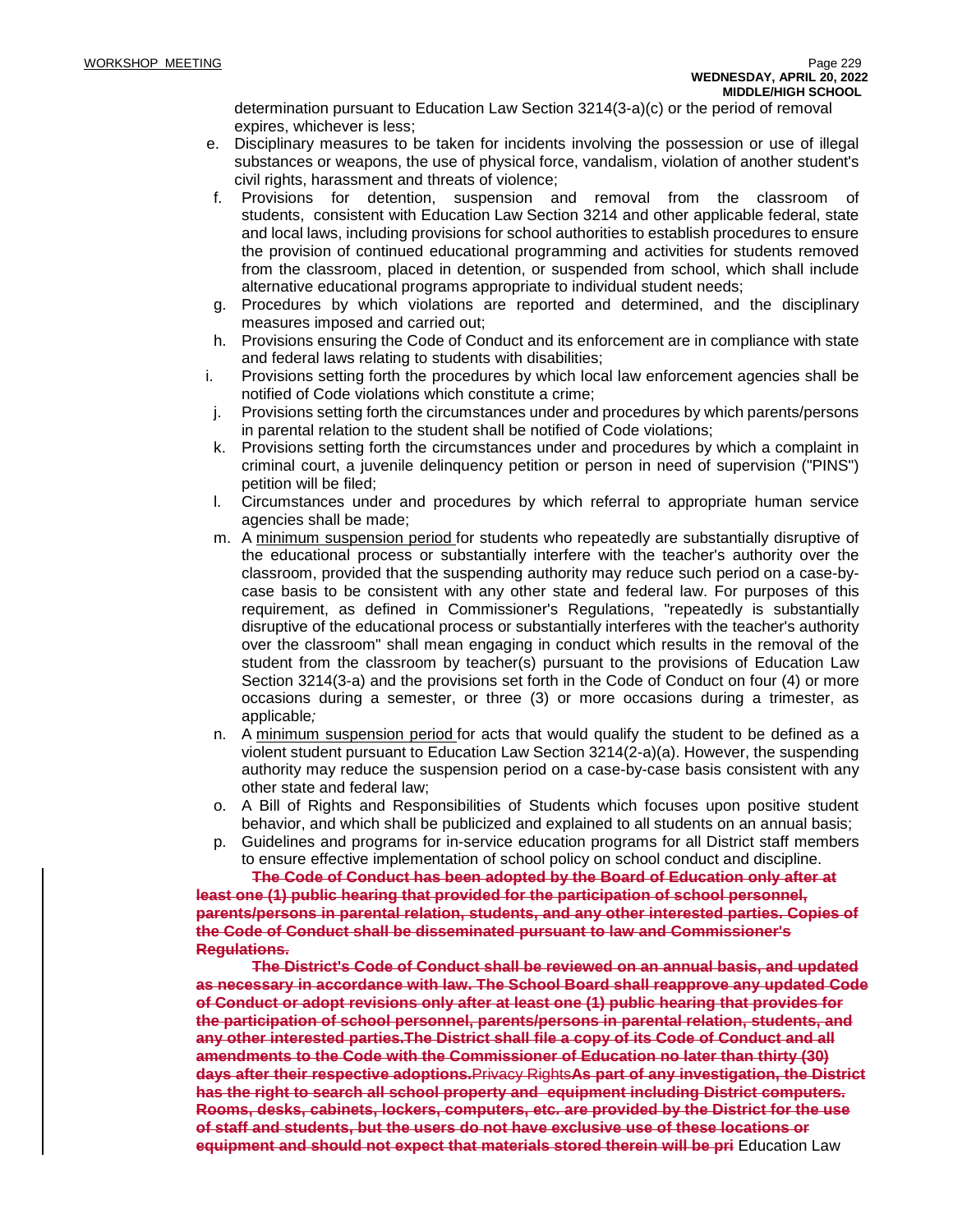Sections 2801 and 3214 Family Court Act Articles 3 and 7 Vehicle and Traffic Law Section 142; 8 New York Code of Rules and Regulations (NYCRR) Section 100.2(l)(2) NOTE: Refer also to Policy #7310 -- School Conduct and Discipline; **Policy 7380 DASA**

11.02 Second Reading and Adoption of Policy 3420 Anti-Harassment in the School District *Recommended Action:* The Board of Education hereby adopts Policy 3420 as written Motioned: Trustee Bishop Seconded: Trustee Storey

Result: Unanimous

Yea: Trustee Salem, Trustee Sherry, Trustee Bishop, Trustee Storey, Trustee DeJesus

Not Present: Trustee Osmond

Edits are from our attorney **20142022** 3420 Community Relations **ANTI-HARASSMENT IN THE SCHOOL DISTRICT**

The Board of Education affirms its commitment to nondiscrimination and recognizes its responsibility to provide an environment that is free of harassment and intimidation. Harassment stands in direct opposition to District policy.

The Board prohibits all forms of discrimination and harassment on the basis of the protected classes described below by all employees, school volunteers, students, and non-employees such as contractors and vendors as well as any third parties who are participating in, observing, or otherwise engaging in activities subject to the supervision and control of the District.

The Board prohibits all forms of discrimination and harassment against employees on the basis of the following protected classes: race, color, creed, religion, national origin, political affiliation, sex, age, marital, military, veteran status, predisposing genetic characteristic, disability, or use of a recognized guide dog, hearing dog or service dog or any other legally protected category.

The Board prohibits all forms of discrimination and harassment against students **on any basis, including but not limited to protect classed and others such as:based on the following protected classes:** race, color, weight, national origin, ethnic group, religion, religious practice, disability, sexual orientation, gender and sex. **Allegations of violations of Policy 7380, Dignity for All Students Act shall be investigated pursuant to the 7380 Regulation.**

The Board also prohibits retaliation based on an individual's opposition to discrimination or participation in a related investigation or complaint proceeding. This policy of nondiscrimination and anti-harassment will be enforced on School District premises and in school buildings; and at all school-sponsored events, programs and activities, including those that take place at locations off school premises.

The intent is to provide an environment of mutual respect for all individuals to be free of harassment and intimidation.

For purposes of this policy, harassment shall mean communication (verbal, written or graphic) and/or physical conduct based on an individual's actual or perceived protected trait which:

a. Has the purpose or effect of substantially or unreasonably interfering with an employee's work performance or is used as a basis for employment decisions (including terms and conditions of employment) affecting such individual; and/or creates an intimidating, hostile or offensive work environment; or

b. Has the purpose or effect of substantially or unreasonably interfering with a student's academic performance or participation in an educational or extracurricular activity, or creates an intimidating, hostile or offensive learning environment; and/or effectively bars the student's access to an educational opportunity or benefit;

c. Any student or employee in the School District who wishes to file a complaint regarding discrimination **(including, but not limited to, sexual harassment)** or report discriminatory conduct is encouraged to make such a complaint/report in writing on forms available in any of the school offices. **Allegations of Sexual Harassment shall be made under Policy 3421 for Students and Policy 3422 for Employees. Such forms must be forwarded to the District's Title IX Compliance Officers and/or Section 504 Compliance Officer. However, nothing herein shall prevent an individual from making a verbal complaint/report of discrimination.** Such communication should be made as soon as possible after the incident in order to enable the

District to effectively investigate and resolve the complaint.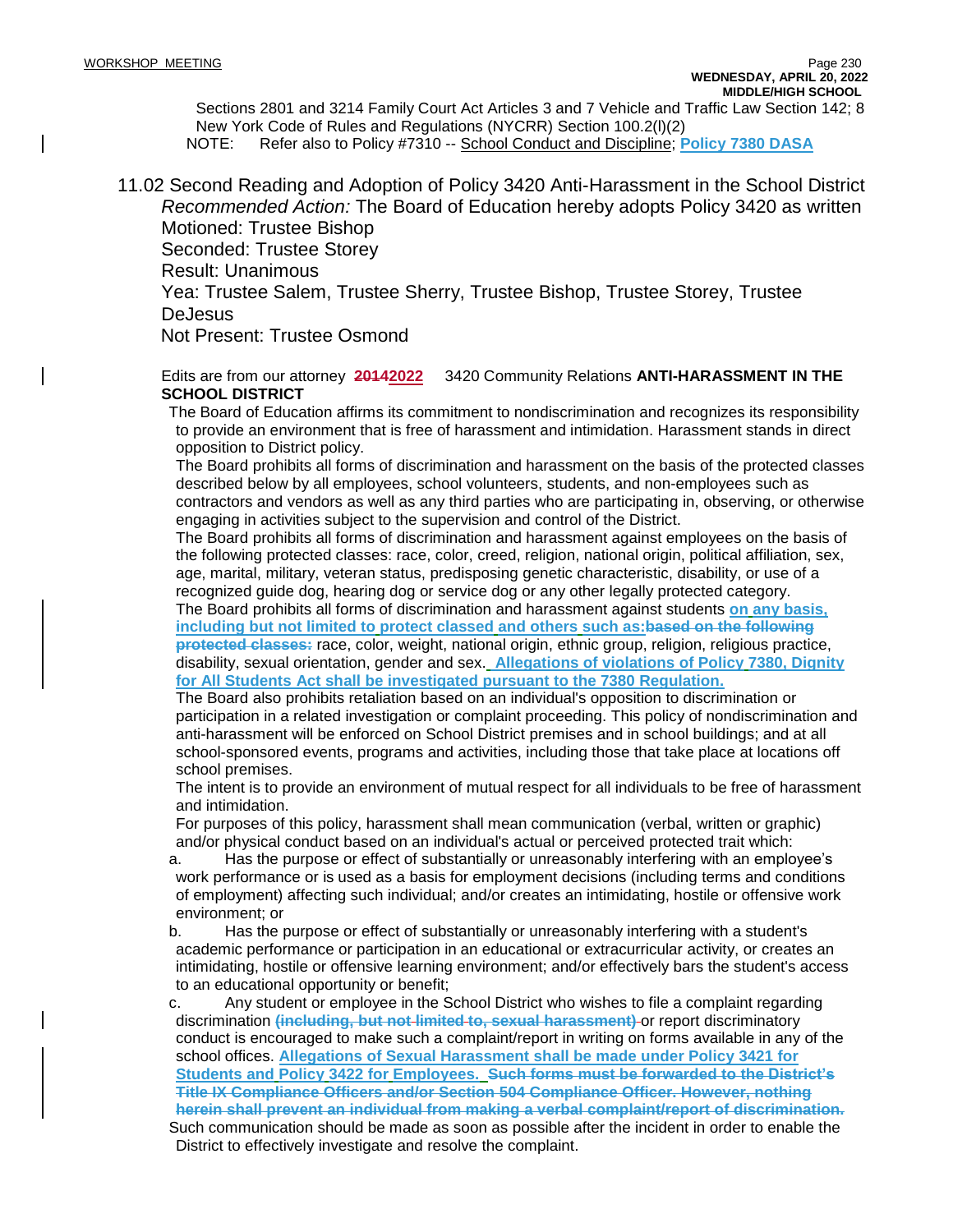When a student or employee has a complaint of discrimination they should refer to and use the Grievance Procedure (found in District Regulation **1400P3420P**). However, complaints may be made verbally. In order to assist the investigation, victims should document the discrimination as soon as it occurs and with as much detail as possible including: the nature of the discriminatory behavior, dates, times, places, name of person responsible for the conduct, witnesses, and victim's response to the discriminatory behavior.

In accordance with Regulation **1400P3420P**, the District will act to promptly investigate all complaints, either verbal or written, formal or informal, of allegations of harassment based on any of the characteristics described above; and will promptly take appropriate action to protect individuals from further harassment.

Upon receipt of an informal/formal complaint (even an anonymous complaint), the District will conduct a thorough investigation of the charges. However, even in the absence of an informal/formal complaint, if the District has knowledge of any occurrence of harassment, the District will investigate such conduct promptly and thoroughly. The confidentiality of investigations cannot be guaranteed, but a good faith effort shall be made to maintain confidentiality.

Both the complainant and the accused are entitled to fair treatment in the handling of the complaint. Based upon the results of this investigation, if the District determines that an employee and/or student has violated the terms of this policy and/or accompanying regulations, corrective action will be taken as warranted. Should the offending individual be a student, appropriate disciplinary measures will be applied, up to and including suspension, in accordance with applicable laws and/or regulations, District policy and regulation, and the District Code of Conduct. Should the offending individual be a school employee, appropriate disciplinary measures will be applied, up to and including termination of the offender's employment, in accordance with legal guidelines, District policy and regulation, and the applicable collective bargaining agreement(s). Third parties (such as school volunteers, vendors, etc.) who are found to have violated this policy and/or accompanying regulations and/or the Code of Conduct, will be subject to appropriate sanctions as warranted and in compliance with law. The application of such disciplinary measures by the District does not preclude the filing of civil and/or criminal charges as may be warranted.

#### **Prohibition of Retaliatory Behavior**

The Board prohibits any retaliatory behavior directed against complainants, victims, witnesses, and/or any other individuals who participated in the investigation of a complaint of harassment. Follow-up inquiries shall be made to ensure that harassment has not resumed and that all those involved in the investigation of the harassment complaint have not suffered retaliation.

#### **Finding That Harassment Did Not Occur**

Even if a determination is made that harassment did not occur, the Superintendent/designee reserves the right to initiate staff awareness and training, as applicable, to help ensure that the school community is not conducive to fostering harassment in the workplace.

#### **Knowingly Makes False Accusations**

Employees and/or students who *knowingly* make false accusations against another individual as to allegations of harassment may also face appropriate disciplinary action.

#### **Privacy Rights**

As part of any investigation, the District has the right to search all school property and equipment including District computers. Rooms, desks, cabinets, lockers, computers, etc. are provided by the District for the use of staff and students, but the users do not have exclusive use of these locations or equipment and should not expect that materials stored therein will be private.

### **Training and Dissemination of Administrative Regulations**

The Superintendent/designee(s) will affirmatively discuss the topic of harassment with all employees and students, express the District's condemnation of such conduct, and explain the sanctions for such harassment. Appropriate training and/or "awareness" programs will be established for staff and students to help ensure knowledge of and familiarity with the issues pertaining to harassment in the schools, and to disseminate preventative measures to help reduce such incidents of prohibited conduct. Furthermore, special training will be provided for designated supervisors and managerial employees, as may be necessary, for the investigation of harassment complaints. A copy of this policy and its accompanying regulations will be available upon request and may be posted at various locations in each school building. The District's policy and regulations on antiharassment will be published in appropriate school publications such as teacher/employee handbooks, student handbooks, and/or school calendars.

#### **Complaints to Agencies**

The District acknowledges that while it would like employees to raise issues of discrimination pursuant to this Policy so that they can be addressed by it, any student or employee has the legal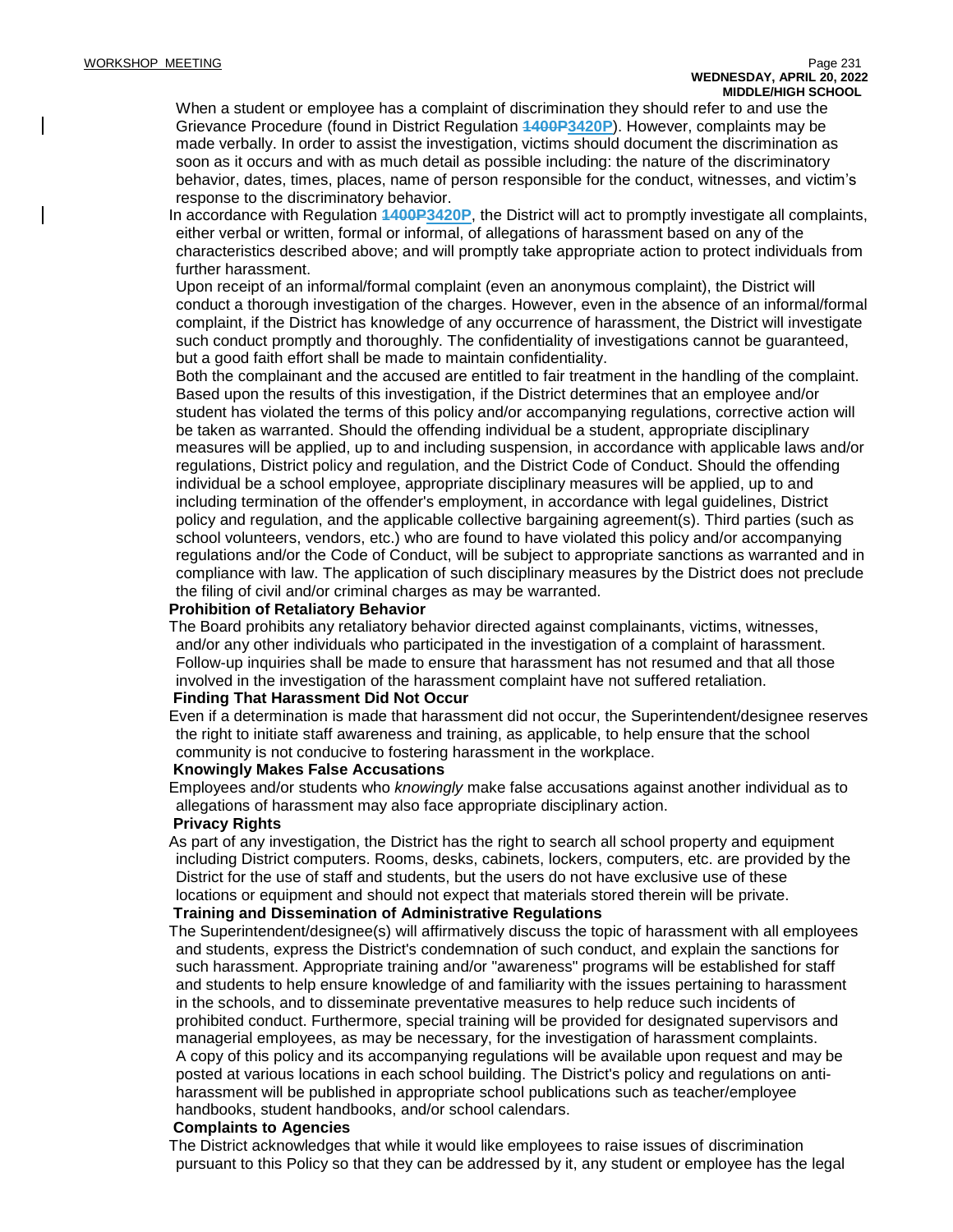right to immediately make a complaint to the appropriate governmental entity: An employee may file a complaint with the following agencies:

Equal Employment Opportunity Commission (EEOC) at the New York District Office, 33 Whitehall Street, 5th Floor, New York, New York 10004; and the New York State Division of Human Rights at 99 Washington Avenue Albany, New York 12210.

A student may file a complaint with the following agencies:

Federal Office for Civil Rights 26 Federal Plaza New York, New York 10278 ; and the New York State Division of Human Rights at 99 Washington Avenue Albany, New York 12210. Please take notice that the failure to file a complaint with these agencies within the statutory period may result in the loss of your legal rights.

Age Discrimination in Employment Act, 29 United States Code (USC) Section 621 Americans With Disabilities Act, 42 United States Code (USC) Section 12101 et seq. Prohibits discrimination on the basis of disability.

Section 504 of the Rehabilitation Act of 1973, 29 United States Code (USC) Section 794 et seq. Prohibits discrimination on the basis of disability.

Title VI of the Civil Rights Act of 1964, 42 United States Code (USC) Section 2000d et seq. Prohibits discrimination on the basis of race, color or national origin.

Title VII of the Civil Rights Act of 1964, 42 United States Code (USC) Section 2000e et seq. Prohibits discrimination on the basis of race, color, religion, sex or national origin.

Title IX of the Education Amendments of 1972, 20 United States Code (USC) Section 1681 et seq. **Prohibits discrimination on the basis os sex. Civil Rights Law Section 40-c. Prohibits discrimination on the basis of sex. Civil Rights Law Section 40-c**

Education Law Section 2801(1); Executive Law Section 290 et seq. Military Law Sections 242 and 243 NOTE: Refer also to Policies: #3421 -- Sexual Harassment of Students: #3422 --Sexual Harassment of Employees; #7550 --Complaints and Grievances by Employees; #7550 --Complaints and Grievances by Students; #7380 --Dignity For All Students

11.03 Second Reading and Adoption of Policy 3421 Sexual Harassment of Students *Recommended Action:* The Board of Education hereby adopts Policy 3421 as written Motioned: Trustee Storey

Seconded: Trustee Bishop

Result: Unanimous

Yea: Trustee Salem, Trustee Sherry, Trustee Bishop, Trustee Storey, Trustee DeJesus

Not Present: Trustee Osmond

### Edits are from our attorney

2022 3421 Community Relations SEXUAL HARASSMENT OF STUDENTS

The Board of Education recognizes that harassment of students on the basis of actual or perceived sex, sexual orientation, and/or gender identity and expression is unacceptable behavior that harms targets and negatively impacts the school culture by creating an environment of fear, distrust, intimidation and intolerance. The Board further recognizes that preventing and remedying such harassment in schools is essential to ensure a healthy, nondiscriminatory environment in which students can learn.

Sexual harassment is a form of sex discrimination and is unlawful under federal and state law. For purposes of this policy, sexual harassment includes harassment on the basis of actual or perceived sex, sexual orientation, and/or gender identity and expression. Sexual harassment of a student can deny or limit the student's ability to participate in or to receive benefits, services, or opportunities from the school's program. The District shall appoint one or more Title IX Coordinators each year and provide the Title IX Coordinator's contact information in the regulation that accompanies this policy (3421-R).

Sexual harassment is covered by a number of laws including Title IX and New York State Law and the Dignity for All Students Act. Accordingly, each incident will be evaluated by the Title IX Coordinator. The Complainant shall have the right to determine how they want to proceed. Even if a Complainant chooses not to pursue a Title IX complaint, the District has the right to pursue the matter through its Code of Conduct and Policies and Procedures.

Title IX applies to situations in which the district exercises substantial control over both the respondent (i.e. the person accused of sexual harassment) and the context (e.g. the school setting, a school field trip or an off-campus school event in the United States) in which the sexual harassment occurred.

Pursuant to Title IX sexual harassment is defined as: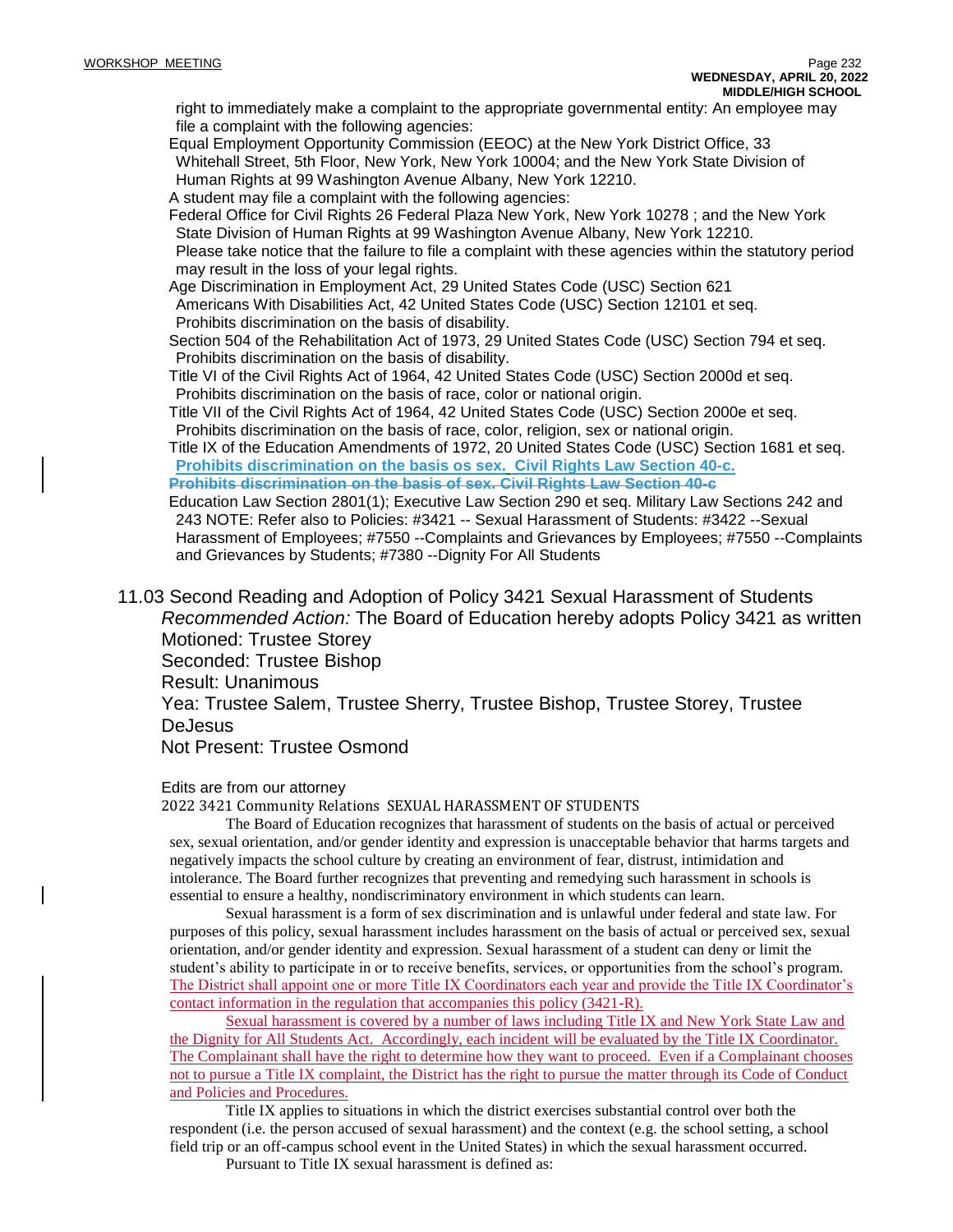- An employee of a district conditioning the provision of an aid, benefit or service on an individual's participation in unwelcome sexual conduct;
- Unwelcome conduct which a reasonable person would determine to be so severe, pervasive, and objectively offensive that it effectively denies a person equal access to the district's educational program or activity; or
- Sexual assault, dating violence, domestic violence, and stalking as defined under the Clery Act and the Violence Against Women Act.

Sexual harassment can include unwelcome sexual advances, requests for sexual favors, and other verbal, nonverbal, or physical conduct of a sexual nature, or verbal, nonverbal or physical aggression, intimidation or hostility that is based on actual or perceived gender and sexual stereotypes. Examples of sexual harassment can be found in the accompanying regulation (3421R).

The Board is committed to providing an educational environment that promotes respect, dignity and equality and that is free from all forms of sexual harassment. To this end, the Board condemns and strictly prohibits all forms of sexual harassment on school grounds, school buses and at all school-sponsored activities, programs and events, including those that take place at locations outside the district, or outside the school setting if the harassment impacts the individual's education in a way that violates their legal rights, including when harassment is done by electronic means (including on social media). Sanctions will be enforced against all those who engage in sexual harassment or retaliation, and against district personnel who knowingly allow such behavior to continue.

Sexual harassment may subject the district to liability for harm done to targets. Harassers may also be individually subject to civil liability if sued in a court of law or criminal liability if prosecuted.

Under various state and federal laws, students have legal protections against sexual harassment in the school environment as described above. Those laws are listed in the references section. The district's Code of Conduct also addresses appropriate behavior in the school environment. Sexual harassment can occur between persons of all ages and genders.

The District does not discriminate on the basis of sex in the educational programs or activities that it operates. In addition, pursuant to Title IX the District is required to not discriminate on the basis of sex.

In order for the Board to effectively enforce this policy and to take prompt both corrective and supportive measures, it is essential that all targets of sexual harassment and persons with knowledge of sexual harassment report the harassment immediately. The District shall have actual knowledge when any school employee: (1) witnesses sexual harassment first hand; (2) hears about an allegation of sexual harassment from any source; or (3) receives a complaint about sexual harassment by any means (e.g. written, verbal, electronic). The District's Title IX Coordinator shall be informed immediately.

To the extent possible, all complaints will be treated in a confidential manner. Limited disclosure may be necessary to complete a thorough investigation. If the complainant reports that they feel unsafe at school due to the nature of the complaint, the district will determine if accommodations need to be made until the issue is resolved.

If, after appropriate investigation, the district finds that a person has violated this policy, prompt corrective action will be taken in accordance with the applicable collective bargaining agreement, contract, district policy and laws.

All complainants and those who participate in sexual harassment complaints or the investigation of a complaint of sexual harassment have the right to be free from retaliation of any kind, when they do so with a good faith belief that sexual harassment has occurred. Such prohibited retaliation can include, but is not limited to, discipline, discrimination, demotion, denial of privileges, or any action that would keep a person from coming forward to make or support a sexual harassment claim. Such actions need not be job- or education-related, or occur in the workplace or educational environment, to constitute unlawful retaliation.

The Superintendent of Schools is directed to develop and implement regulations for reporting, investigating and remedying allegations of sexual harassment. These regulations are to be attached to this policy. If Title IX regulations change, the regulations will default to the requirements under the law. In addition, the Board directs that training programs be established for students, and annually for employees, to raise awareness of the issues surrounding sexual harassment and to implement preventative measures to help reduce incidents of sexual harassment. Age-appropriate instructional materials will be incorporated into the curriculum to educate students so that they can recognize and reduce the incidence of sexual harassment.

This policy, or a simplified version, will be posted in a prominent place in each district facility, on the district's website, and will also be published in other appropriate school publications. Cross-ref: 7380 Dignity for All Students; Ref: Education Amendments of 1972, Title IX, 20 U.S.C. §1681 *et seq.*; 34 CFR 106 *et seq*. Education Law §§10-18 (The Dignity for All Students Act) *Davis v. Monroe County Board of Education*, 526 U.S. 629, 652 (1999) *Gebser v. Lago Vista Independent School District*, 524 U.S, 274 (1998)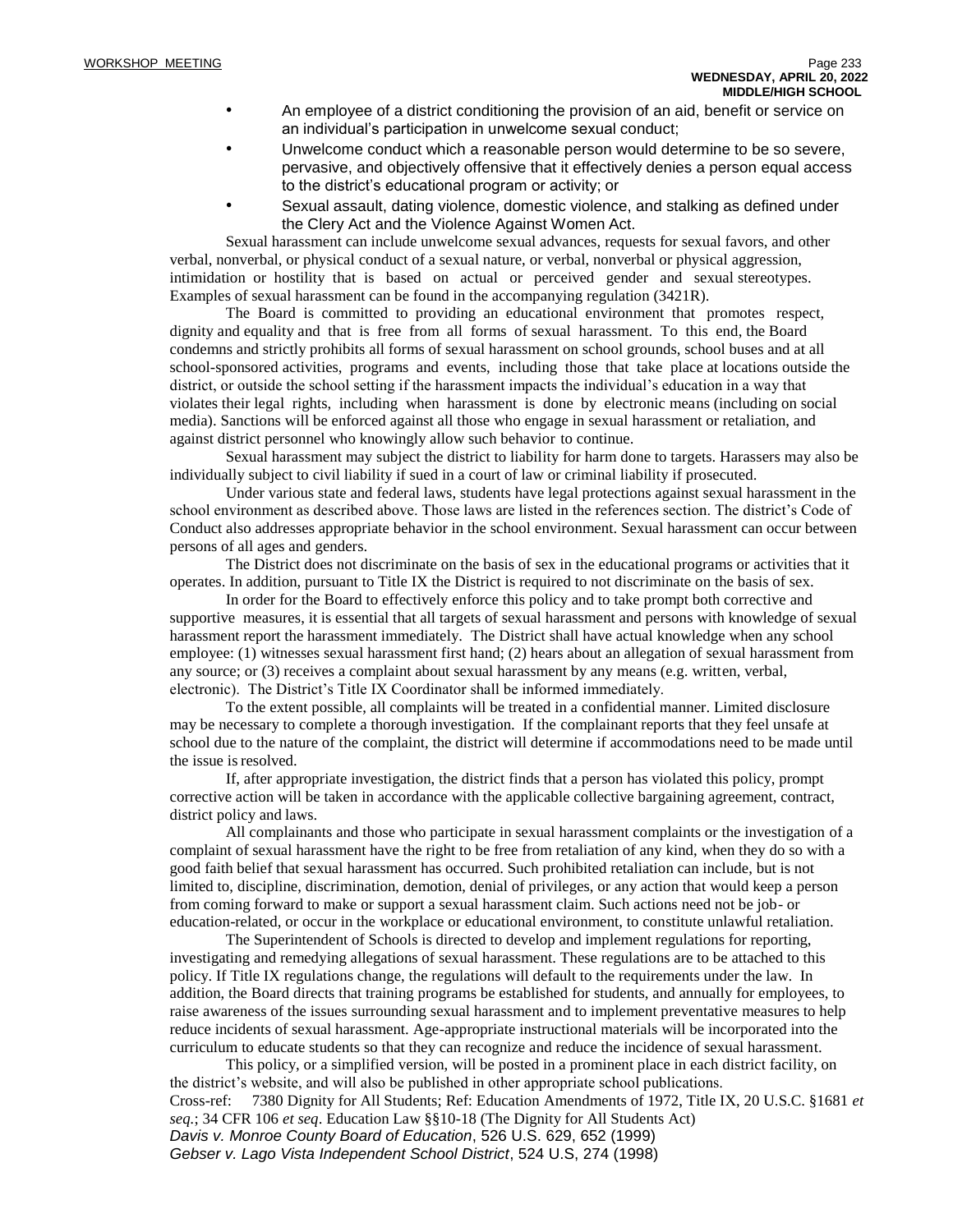*Franklin v. Gwinnett County Public Schools,* 503 U.S. 60 (1992) *Cannon v. University of Chicago*, 441 U.S. 677 (1979) Office for Civil Rights *Revised Sexual Harassment Guidance (January 19, 2001)*  Office for Civil Rights, *Dear Colleague Letter: Bullying (October 26, 2010)*

11.04 Second Reading and Adoption of Policy 3422 Sexual Harassment of Employees *Recommended Action:* The Board of Education hereby adopts Policy 3422 as written Motioned: Trustee Bishop Seconded: Trustee DeJesus Result: Unanimous Yea: Trustee Salem, Trustee Sherry, Trustee Bishop, Trustee Storey, Trustee **DeJesus** Not Present: Trustee Osmond

#### *Edits are from our attorney & Board 2021 2022 3422 Community Relations SEXUAL HARASSMENT OF EMPLOYEES*

The Board of Education recognizes that harassment of employees (including all staff, applicants for employment, both paid and unpaid interns, exempt and non-exempt status, part-time, seasonal, and temporary workers, regardless of immigration status) and certain "non-employees" (which includes contractors, subcontractors, vendors, consultant and other persons providing services pursuant to a contract, or their employees, as well as volunteers) on the basis of actual or perceived sex, sexual orientation, and/or gender identity and expression is unacceptable behavior that harms targets and negatively impacts the school culture by creating an environment of fear, distrust, intimidation and intolerance. The Board further recognizes that preventing and remedying such harassment in the workplace is essential to ensure a healthy, nondiscriminatory environment in which employees and non-employees can work productively.

#### *Definitions of Sexual Harassment*

The District is obligated to follow federal, state, and (where applicable), local laws pertaining to sexual harassment, including Title VII, Title IX and the New York Human Rights Law. Each law has a different definition of sexual harassment. Accordingly, each claim of sexual harassment will be reviewed under each pertinent law to determine whether sexual harassment has occurred. For purposes of this policy, sexual harassment includes harassment on the basis of perceived or self- identified sex, sexual orientation, gender identity and expression, and transgender status.

Sexual harassment includes unwelcome conduct which is either of a sexual nature, or which is directed at an individual because of that individual's sex, sexual orientation, gender identity and expression, and transgender status, when:

- a. submission to that conduct is made either explicitly or implicitly a term or condition of an individual's employment;
- b. submission to or rejection of such conduct is used as the basis for decisions affecting an individual's employment; or
- c. the conduct has the purpose or effect of unreasonably interfering with an employee's or nonemployee's work or creating an intimidating, hostile or offensive work environment, even if the complaining individual is not the intended target of the sexual harassment;

However, under New York State Human Rights Law, sexual harassment need not be severe or pervasive to be unlawful, and can be any harassing conduct that consists of more than petty slights or trivial inconveniences. Rather, sexual harassment is unlawful when it subjects an individual to inferior terms, conditions, or privileges of employment.

Sexual harassment can include unwelcome sexual advances, requests for sexual favors, and other verbal, nonverbal, or physical conduct of a sexual nature, or verbal, nonverbal or physical aggression, intimidation or hostility that is based on actual or perceived gender and sexual stereotypes. Examples of sexual harassment can be found in the accompanying regulation. Title IX

The District shall appoint one or more Title IX Coordinators each year and provide the Title IX Coordinator's contact information in the regulation that accompanies this policy (3422-R).

Title IX applies to situations in which the district exercises substantial control over both the respondent (i.e. the person accused of sexual harassment) and the context (e.g. the school setting,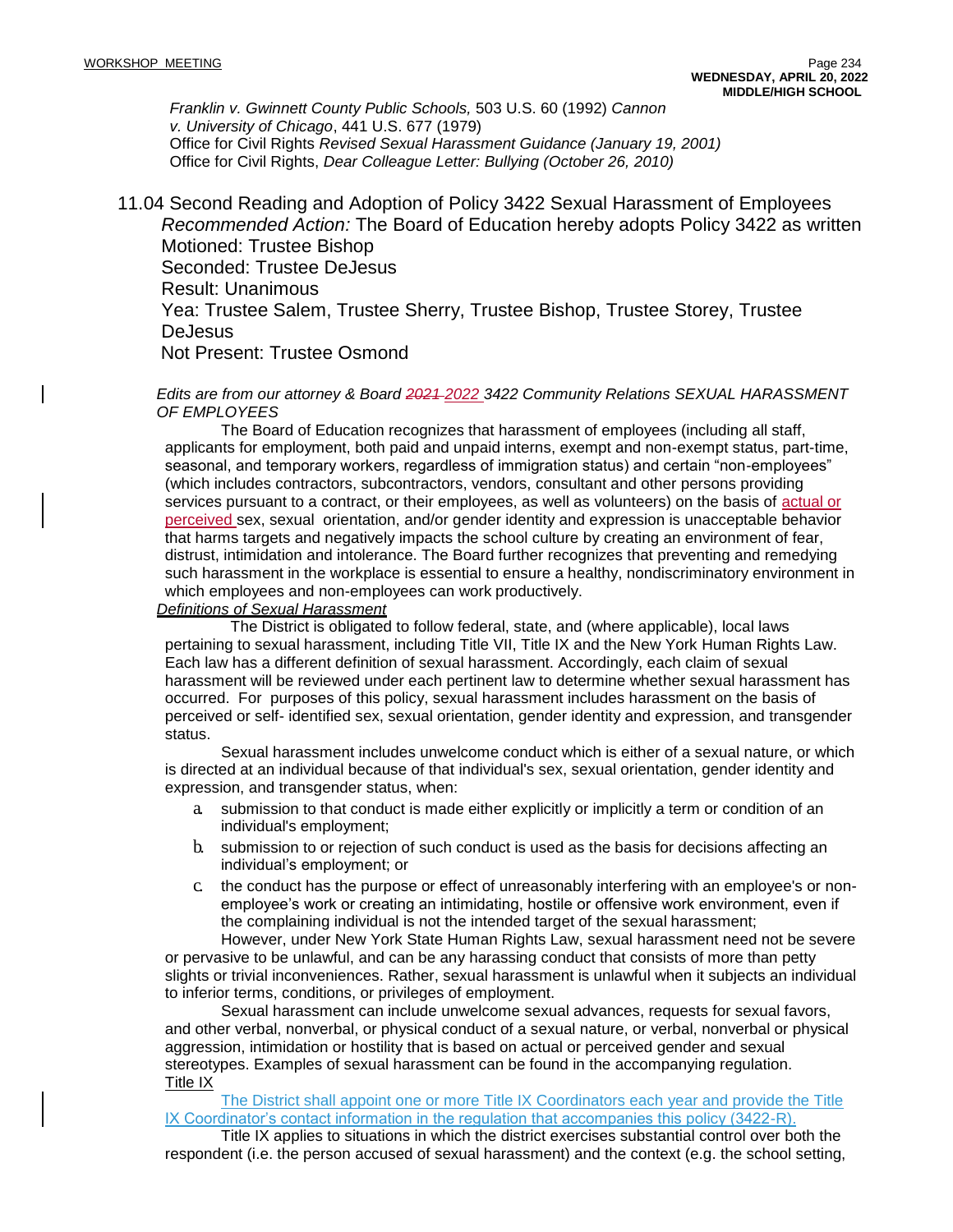a school field trip or an off-campus school event in the United States) in which the sexual harassment occurred.

Pursuant to Title IX Sexual Harassment is defined as:

- An employee of a district conditioning the provision of an aid, benefit or service on an individual's participation in unwelcome sexual conduct;
- Unwelcome conduct which a reasonable person would determine to be so severe, pervasive, and objectively offensive that it effectively denies a person equal access to the district's educational program or activity; or
- Sexual assault, dating violence, domestic violence, and stalking as defined under the Clery Act and the Violence Against Women Act.

The District does not discriminate on the basis of sex in the educational programs or activities that it operates. In addition, pursuant to Title IX the District is required to not discriminate on the basis of sex.

### *Sexual Harassment Prohibited*

The Board is committed to providing a working environment that promotes respect, dignity and equality and that is free from all forms of sexual harassment. To this end, the Board condemns and strictly prohibits all forms of sexual harassment on school grounds, school buses and at all school- sponsored activities, programs and events, including those that take place at locations outside the district, or outside the work setting if the harassment impacts the individual's employment in a way that violates their legal rights, including when employees and non-employees travel on district business, or when harassment is done by electronic means (including on social media). For employees, sexual harassment is considered a form of employee misconduct. Corrective action will be enforced against all those who engage in sexual harassment or retaliation, and against supervisory and managerial personnel who knowingly allow such behavior to continue.

Sexual harassment may subject the district to liability for harm done to targets. Harassers may also be individually subject to civil liability if sued in a court of law or criminal liability if prosecuted.

Under various state and federal laws, students, employees and non-employees have legal protections against sexual harassment in the school environment as described above. Those laws are listed in the references section. Additionally, local laws (e.g., county, city, town, village) may apply to the district. The district's Code of Conduct also addresses appropriate behavior in the school environment. Sexual harassment can occur between persons of all ages and genders.

In order for the Board to effectively enforce this policy and to take prompt corrective measures, it is essential that all targets of sexual harassment and persons with knowledge of sexual harassment report the harassment immediately. The district will promptly investigate all complaints of sexual harassment, either formal or informal, verbal or written. To the extent possible, all complaints will be treated in a confidential manner. Limited disclosure may be necessary to complete a thorough investigation. If the complainant reports that they feel unsafe at work due to the nature of the complaint, the district will determine if accommodations need to be made until the issue is resolved.

If, after appropriate investigation, the district finds that a person has violated this policy, prompt corrective action will be taken in accordance with the applicable collective bargaining agreement, contract, district policy and laws. Individual nondisclosure agreements may only be used as permitted by law, described in the accompanying regulation.

All complainants and those who participate in sexual harassment complaints or the investigation of a complaint of sexual harassment have the right to be free from retaliation of any kind, when they do so with a good faith belief that sexual harassment has occurred. Such prohibited retaliation can include, but is not limited to, discipline, discrimination, demotion, denial of privileges, or any action that would keep a person from coming forward to make or support a sexual harassment claim. Such actions need not be job-related, or occur in the workplace, to constitute unlawful retaliation.

The Superintendent of Schools is directed to develop and implement regulations for reporting, investigating and remedying allegations of sexual harassment. These regulations are to be attached to this policy. In addition, the Board directs that training programs be established for students, and annually for employees, to raise awareness of the issues surrounding sexual harassment and to implement preventative measures to help reduce incidents of sexual harassment. Age-appropriate instructional materials will be incorporated into the curriculum to educate students so that they can recognize and reduce the incidence of sexual harassment.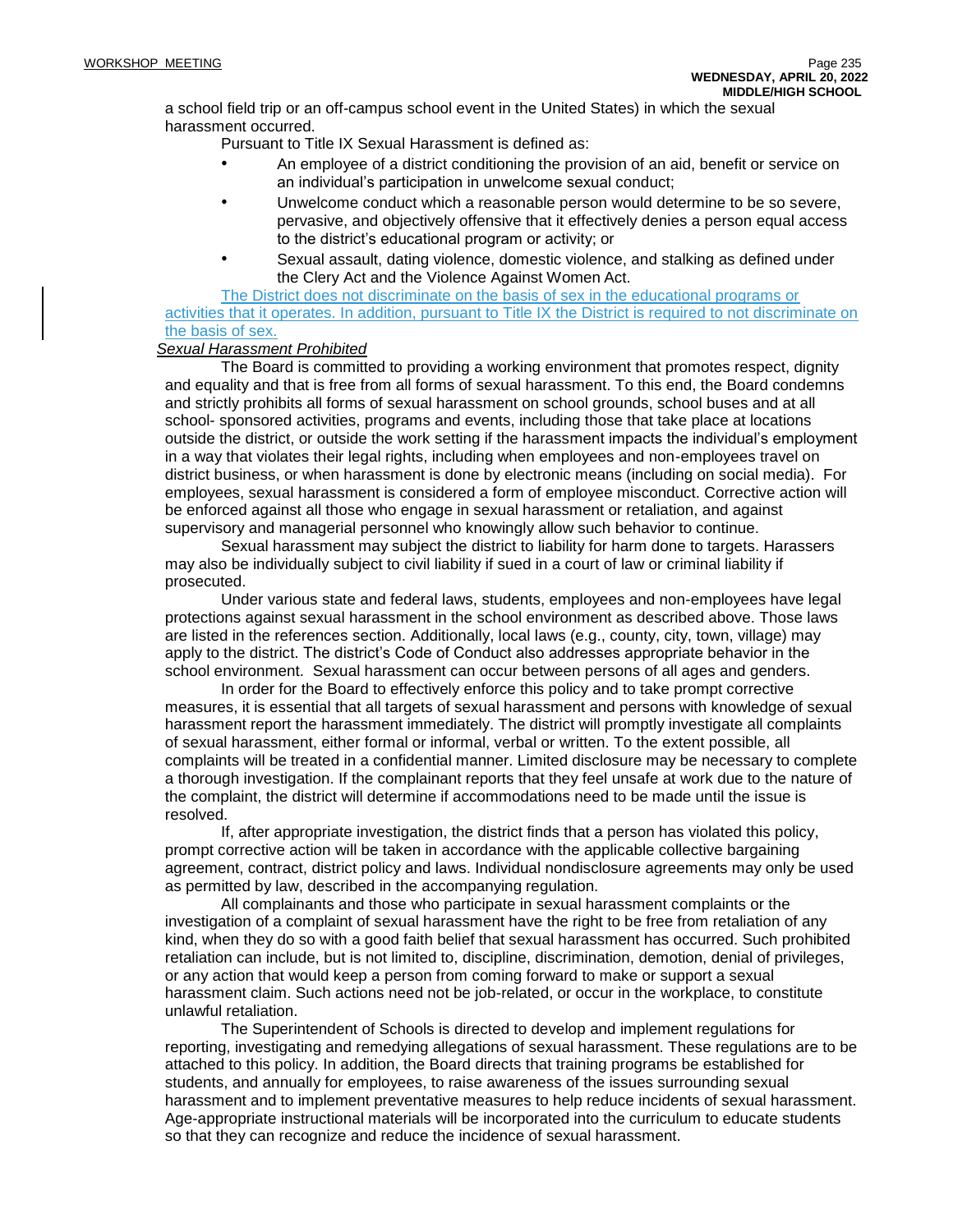This policy, or a simplified version, will be posted in a prominent place in each district facility, on the district's website, and shall also be published in employee handbooks, and other appropriate school publications.

Ref: Education Amendments of 1972, Title IX, 20 U.S.C. §1681 *et seq.*; 34 CFR 106 *et seq*. Title VII of Civil Rights Act (1964), 42 U.S.C. §2000-e; 34 CFR §100 *et seq.;* Executive Law §296-d (prohibition of sexual harassment of employees and non-employees) Labor Law §201-g (required workplace sexual harassment policy and training) ;Civil Practice Law and Rules §§5003-b (nondisclosure agreements optional); 7515 (mandatory arbitration prohibited); General Obligations Law §5-336 (nondisclosure agreements optional) *Faragher v. City of Boca Raton*, 524 U.S. 775 (1998); *Burlington Industries v. Ellerth*, 524 U.S. 742 (1998); *Oncale v. Sundowner Offshore Services, Inc.,* 523 U.S. 75 (1998); *Meritor Savings Bank, FSB v. Vinson*, 477 U.S. 57 (1986)

11.05 Second Reading and Adoption of Policy 6120 Non-Discrimination and Equal **Opportunity** 

> *Recommended Action:* The Board of Education hereby adopts Policy 6120 as written Motioned: Trustee Bishop Seconded: Trustee Sherry Result: Unanimous Yea: Trustee Salem, Trustee Sherry, Trustee Bishop, Trustee Storey, Trustee DeJesus Not Present: Trustee Osmond

Edits are from our attorney **2021 2022** 6120 Personnel NON-DISCRIMINATION AND EQUAL **OPPORTUNITY** 

The Board of Education, its officers and employees, will not discriminate in its programs and activities on the basis of legally protected classes, such as, but not limited to: race (including traits historically associated with race, such as hair texture and protective hairstyles like braids, locks, and twists), color, national origin, creed, religion (including religious practices), marital status, sex (including pregnancy, childbirth, or related medical condition), gender identity and expression (i.e., actual or perceived gender-related identity, appearance, behavior, expression, or other gender-related characteristic regardless of the sex assigned to that person at birth, including but not limited to the status of being transgender), age, sexual orientation, disability (physical or mental), predisposing genetic characteristic, military work or status, domestic violence victim status, or use of a guide dog, hearing dog, or service dog, as applicable. The district will provide notice of this policy in accordance with federal and state law and regulation.

This policy of nondiscrimination includes access by students to educational programs, counseling services for students, course offerings, and student activities, as well as recruitment and appointment of employees and employment pay, benefits, advancement and/or terminations.

Specific protections for students under the Dignity for All Students Act are addressed in policy 7380, Dignity for All Students Act **and Policy 3421 Sexual Harassment of Students**

Additionally, to promote the district website's accessibility to staff, students, and members of the community with disabilities, the district will maintain a website that is accessible (or contains accessible alternatives) on perceivability, operability and understandability principles. The district's Superintendent is responsible for considering the following when developing or updating the district website:

- Adding the text equivalent to every image;
- Posting documents in a text-based format such as HTML or RTF in addition to PDFs;
- Avoiding dictating colors and font settings;
- Including audio descriptions and captions to videos;
- Identifying other barriers to access; and
- Making other considerations when developing the district's website.

A finding that an individual has engaged in conduct in violation of this policy may result in disciplinary action and/or filing of a report with third parties in the manner prescribed by the district code of conduct, the law or applicable contract.

Nothing in this policy will be construed to prohibit a denial of admission into, or exclusion from, a course of instruction or activity based on a person's gender that would be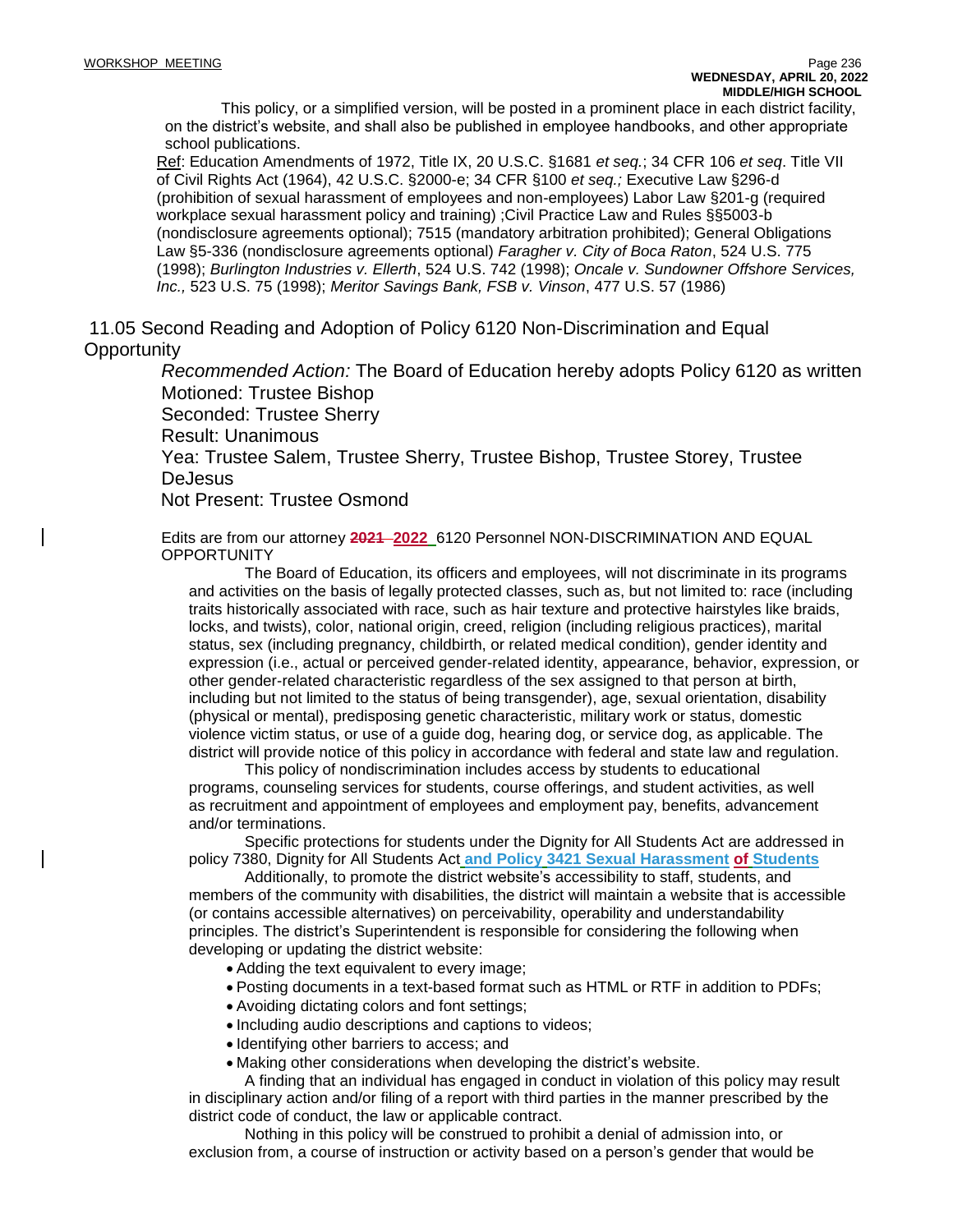permissible under the law, or to prohibit, as discrimination based on disability, actions that would be permissible under the law.

## **Annual Notification**

At the beginning of each school year, the district will publish a notice of the established grievance procedures for resolving complaints of discrimination to parents/guardians, employees, students and the community. The public notice will:

- 1. inform parents, employees, students and the community that education programs, including but not limited to vocational programs, are offered without regard to actual or perceived race, color, weight, national origin, ethnic group, religion, religious practice, disability, sex; sexual orientation, or gender (including gender identity and expression);
- 2. provide the name, email, address and telephone number of the person designated to coordinate activities concerning discrimination; and
- 3. be included in announcements, bulletins, catalogues, and applications made available by the district.

The Superintendent has been designated to handle inquiries regarding the district's non- discrimination policies. Contact information for the Superintendent is available on the district's website. Complaints of sexual harassment or discrimination are covered by policies 3421 and 3422.

All complainants and those who participate in the investigation of a complaint in conformity with state law and district policies, who have acted reasonably and in good faith, have the right to be free from retaliation of any kind.

The Board authorizes the Superintendent of Schools to establish such rules, regulations and procedures necessary to implement and maintain this policy.

Cross-ref: 3421 Sexual Harassment of Students;3422 Sexual Harassment of Employees; 7380 Dignity for All Students Act; 7550 Complaints and Grievances by Students 3410 Code of Conduct; 6122 Complaints and Grievances by Employees

Ref: Age Discrimination in Employment Act of 1967 29 U.S.C. §§621 *et seq.*

Americans with Disabilities Act, 42 U.S.C. §§12101 *et seq.* Title VI, Civil Rights Act of 1964, 42 U.S.C. §§2000d *et seq.* (nondiscrimination based on race, color, and national origin in federally assisted programs) Title VII, Civil Rights Act of 1964, 42 U.S.C. §§2000e *et seq*. (nondiscrimination based on race, color, and national origin in employment) Title IX, Education Amendments of 1972, 20 U.S.C. §§1681 *et seq.* (nondiscrimination based on sex) §504, Rehabilitation Act of 1973, 29 U.S.C. §794 Individuals with Disabilities Education Law, 20 U.S.C. §§1400 *et seq.* Genetic Information Nondiscrimination Act of 2008 P.L. 110-233 34 C.F.R. §§ 100.6; 104.8; 106.9; 110.25 Executive Law §§290 *et seq.* (New York State Human Rights Law) Education Law §§10-18 (The Dignity for All Students Act) Education Law §§313(3); 3201; 3201-a ADA Best Practices Tool Kit for State and Local Governments, Website Accessibility Under Title II of the ADA (see Chapter 5 and Chapter 5 Addendum checklist), [www.ada.gov/pcatoolkit/toolkitmain.htm](http://www.ada.gov/pcatoolkit/toolkitmain.htm)

11.06 Second Reading and Adoption of Policy 6122 Complaints and Grievances by Employees

*Recommended Action:* The Board of Education hereby adopts Policy 6122 as written Motioned: Trustee Bishop Seconded: Trustee Sherry

Result: Unanimous

Yea: Trustee Salem, Trustee Sherry, Trustee Bishop, Trustee Storey, Trustee DeJesus

Not Present: Trustee Osmond

Edits are from our attorney **2014 2022** 6122 Personnel COMPLAINTS AND GRIEVANCES BY EMPLOYEES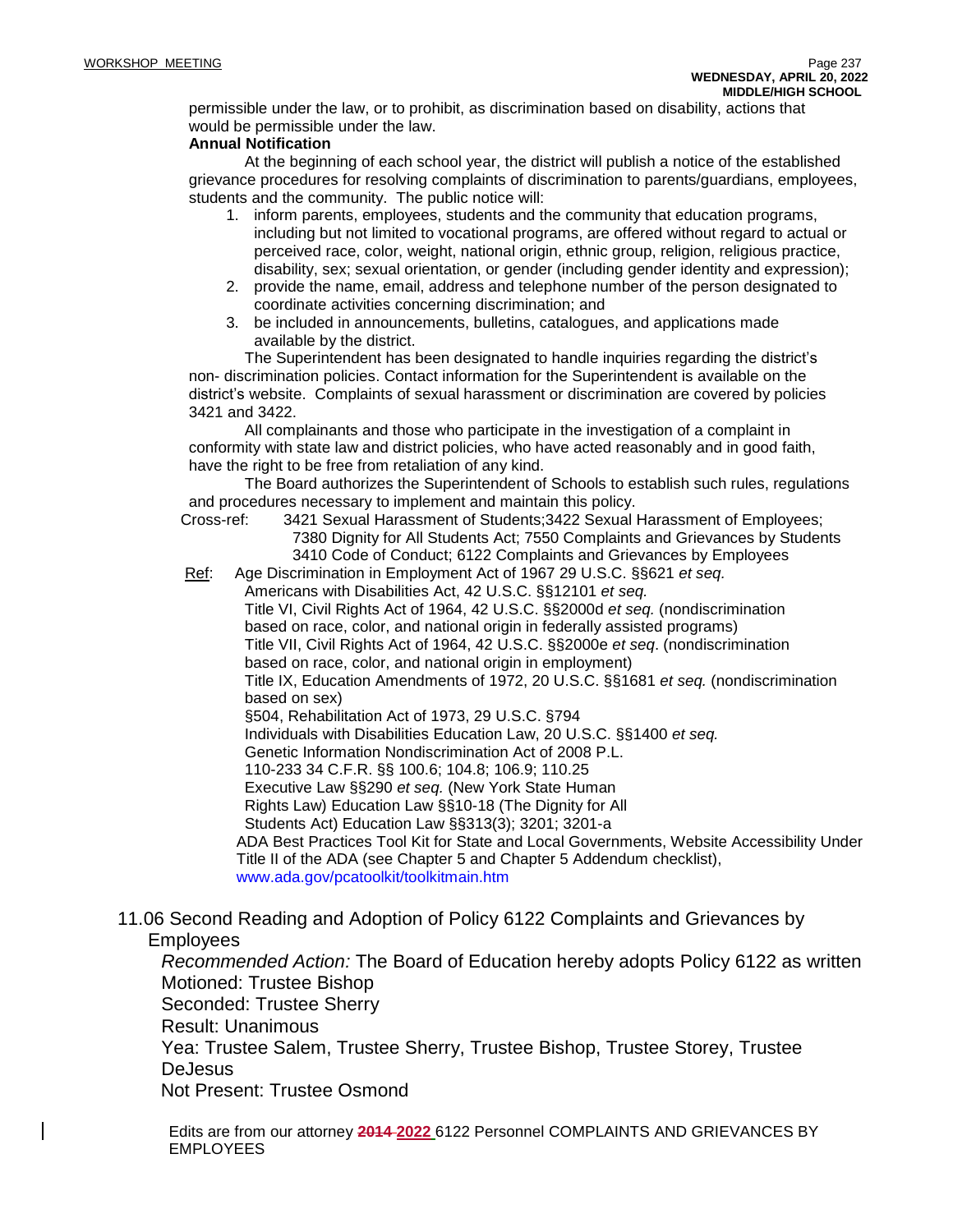In accordance with the provisions of General Municipal Law and the collective bargaining agreements, all District personnel shall have the opportunity to present their complaints or grievances free from interference, coercion, restraint, discrimination or reprisal. The District shall provide at least two (2) procedural stages and an appellate stage for the settlement of any grievance.

Complaints or grievances not covered under employee contracts shall be handled and resolved, whenever possible, as close to their origin as possible. The Superintendent is responsible for implementing regulations for the redress of complaints or grievances through proper administrative channels.

Prohibition of Retaliatory Behavior

The Board prohibits any retaliatory behavior directed against complainants, victims, witnesses, and/or any other individuals who participated in the investigation of a complaint of discrimination. Follow-up inquiries shall be made to ensure that discrimination has not resumed and that all those involved in the investigation of the discrimination complaint have not suffered retaliation.

#### Complaints and Grievances Coordinator

Additionally, the Board shall ensure compliance with Title IX of the Educational Amendments of 1972, Section 504 of the Rehabilitation Act of 1973 and the Americans With Disabilities Act (ADA). The Superintendent shall **designate recommend and the Board shall appoint a specific** District employee**s to serve** as the Title IX**/Title VI/Title VII and /**Section 504/ADA Coordinator;**s** and regulations and procedures shall be implemented to resolve complaints of discrimination and harassment based on sex or disability.

Prior to the beginning of each school year, the District shall issue an appropriate public announcement which advises students, parents/guardians, employees and the general public of the District's established grievance procedures for resolving complaints of discrimination and harassment based on sex or disability. Included in such announcement will be the name, address and telephone number of the Title IX/Section 504/ADA Coordinator.

The Title IX/Section 504/ADA Coordinator shall also be responsible for handling complaints and grievances regarding discrimination and harassment based on race, color, creed, religion, national origin, political affiliation, age, military status, veteran status, marital status, predisposing genetic characteristics,  $\theta$ -use of a recognized guide dog, hearing dog, or service dog or other protected classes under federal or state law.

Complaints or grievances regarding discrimination and/or harassment, including sexual harassment, shall be handled in accordance with District Regulation 1400P.

Age Discrimination in Employment Act, 29 United States Code (USC)

Section 621 Americans With Disabilities Act, 42 United States Code (USC)

Section 12101 et seq. Prohibits discrimination on the basis of disability.

Section 504 of the Rehabilitation Act of 1973, 29 United States Code (USC) Section 794 et seq.

Title VI of the Civil Rights Act of 1964, 42 United States Code (USC) Section 2000d et seq. Prohibits discrimination on the basis of race, color or national origin.

Title VII of the Civil Rights Act of 1964, 42 United States Code (USC) Section 2000e et seq. Prohibits discrimination on the basis of race, color, religion, sex or national origin.

Title IX of the Education Amendments of 1972, 20 United States Code (USC) Section 1681 et seq. Prohibits discrimination on the basis of sex.

Civil Rights Law Section 40-c

Prohibits discrimination on the basis of race, creed, color, national origin, sex, marital status, sexual orientation or disability.

Executive Law Section 290 et seq. Prohibits discrimination on the basis of age, race, creed, color, national origin, sex, sexual orientation, disability, military status, predisposing genetic characteristics, marital status, or use of a recognized guide dog, hearing dog or service dog. Military Law Sections 242 and 243

NOTE: Refer also to Policy #3420 -- Anti-Harassment in the School District and Regulation 1400P – Title IX and Section 504 of the Rehabilitation Act Of 1973 Discrimination Grievance Procedure

11.07 Second Reading and Adoption of Policy 7310 School Conduct and Discipline *Recommended Action:* The Board of Education hereby adopts Policy 7310 as written Motioned: Trustee DeJesus Seconded: Trustee Bishop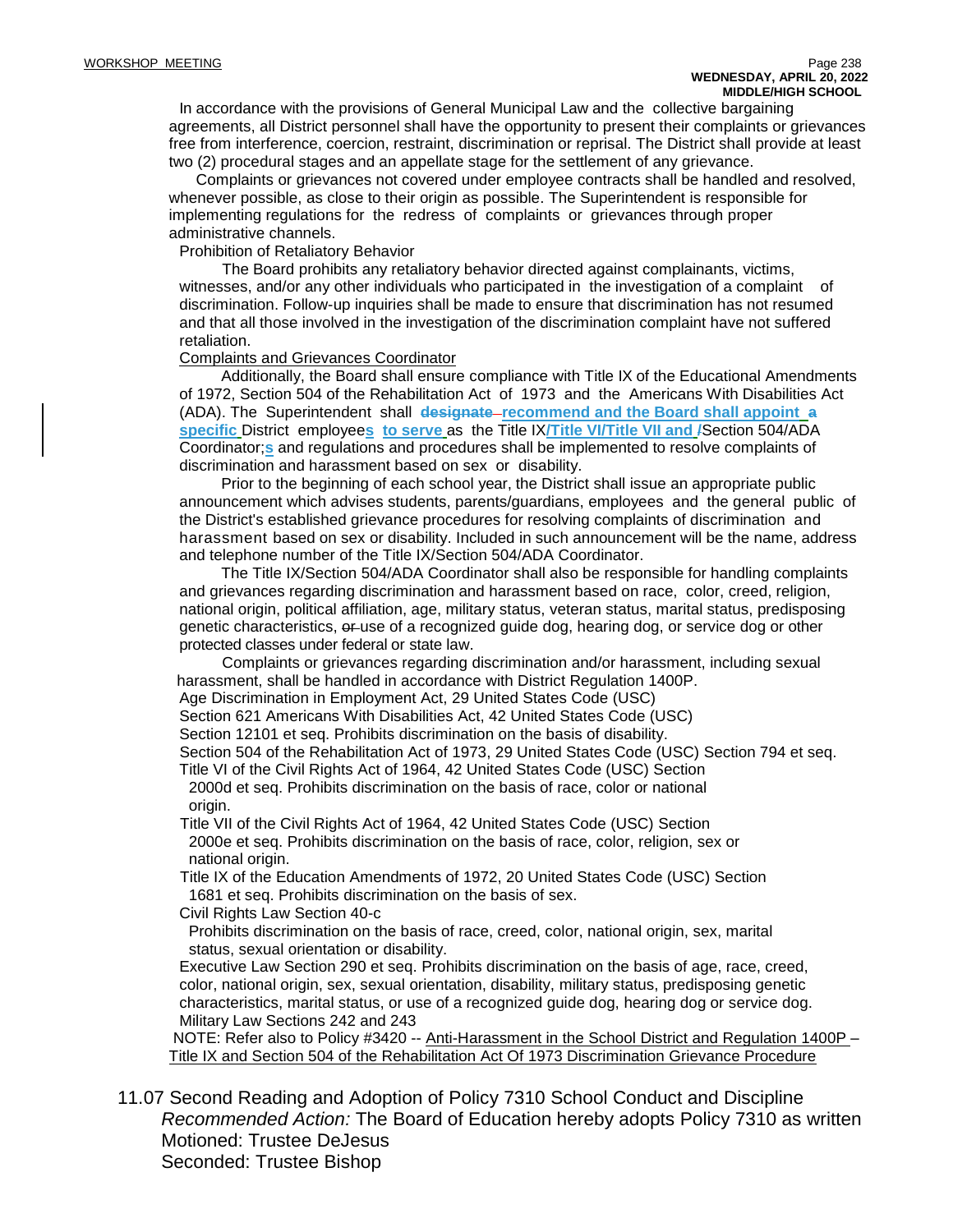Result: Unanimous

Yea: Trustee Salem, Trustee Sherry, Trustee Bishop, Trustee Storey, Trustee **DeJesus** Not Present: Trustee Osmond

Edits are from our attorney **2002 2022** 7310 Students SCHOOL CONDUCT AND DISCIPLINE

The Board of Education acknowledges its responsibility to protect the educational climate of the District and to promote responsible student behavior. Accordingly, the Board delegates to the Superintendent the responsibility for assuring the implementation of a *Code of Conduct for the Maintenance of Order on School Property*, including school functions, which shall govern the conduct of students as well as teachers, other school personnel, and visitors. The Board shall further provide for the enforcement of such Code of Conduct. The District Code of Conduct shall be developed in collaboration with student, teacher, administrator, and parent organizations, school safety personnel and other personnel and shall incorporate, at a minimum, those components addressed in law and enumerated in Policy #3410 -- *Code of Conduct on School Property*. Specific components may vary as appropriate to student age, building levels, and educational needs.

In accordance with the *Code of Conduct on School Property*, areas addressing student conduct and behavior will further utilize the following strategies in promoting acceptable student behavior:

- a. A bill of rights and responsibilities of students that focuses upon positive student behavior, and is publicized and explained to all students on an annual basis;
- b. A Code of Conduct for student behavior setting forth prohibited student conduct and the range of penalties that may be imposed for violation of such Code, that is publicized and disseminated to all students and parents/guardians on an annual basis pursuant to law;
- c. Strategies and procedures for the maintenance and enforcement of public order on school property that shall govern the conduct of all persons on school premises, in accordance with Section 2801 of the Education Law and accepted principles of due process of law;
- d. Procedures within each building to involve student service personnel, administrators, teachers, parents/guardians and students in the early identification and resolution of discipline problems. For students identified as having disabilities, procedures are included for determining when a student's conduct shall constitute a reason for referral to the Committee on Special Education for review and modification, if appropriate, of the student's individualized education program;
- e. Alternative educational programs appropriate to individual student needs;
- f. Disciplinary measures for violation of the school policies developed in accordance with subparagraphs b) and c) of this paragraph. Such measures shall be appropriate to the seriousness of the offense and, where applicable, to the previous disciplinary record of the student. Any suspension from attendance upon instruction may be imposed only in accordance with Education Law Section 3214 ; and
- g. Guidelines and programs for in-service education for all District staff to ensure effective implementation of school policy on school conduct and discipline. Education Law Sections 2801 and 3214 8 New York Code of Rules and Regulations (NYCRR) Section 100.2(l)(2 NOTE: Refer also to Policy #3410 -- Code of Conduct on School Property

11.08 Second Reading and Adoption of Policy 7380 Dignity for All Students Act *Recommended Action:* The Board of Education hereby adopts Policy 7380 as written Motioned: Trustee DeJesus Seconded: Trustee Storey Result: Unanimous Yea: Trustee Salem, Trustee Sherry, Trustee Bishop, Trustee Storey, Trustee DeJesus Not Present: Trustee Osmond

Edits are from our attorney **2014 2022** 7380 Students DIGNITY FOR ALL STUDENTS ACT (DASA) The Board of Education recognizes that learning environments that are safe and supportive can increase student attendance and improve academic achievement. A student's ability to learn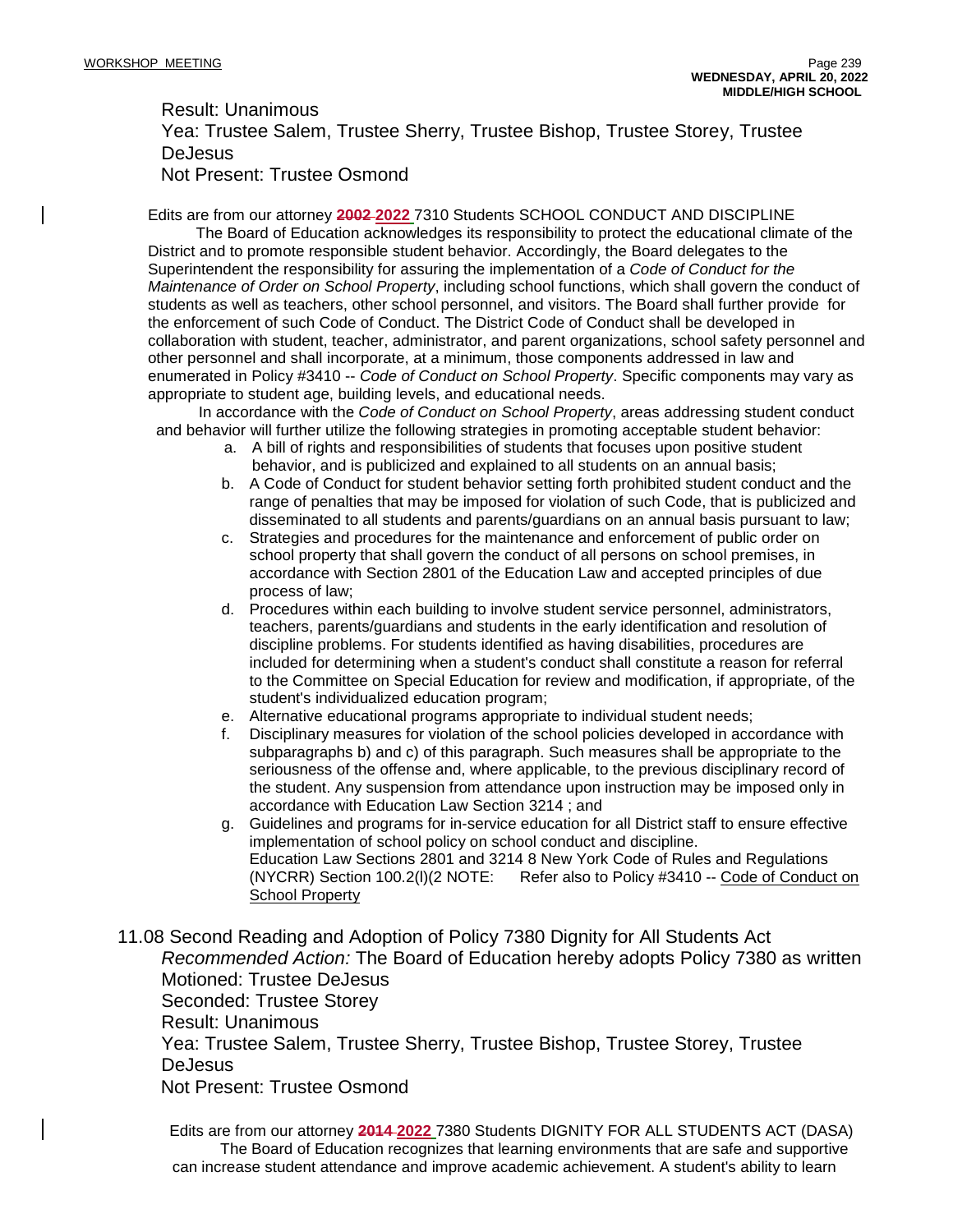and achieve high academic standards, and a school's ability to educate students, is compromised by incidents of discrimination or harassment, including but not limited to bullying, taunting and intimidation. Therefore, in accordance with the Dignity for All Students Act the District will strive to create an environment free of bullying, discrimination and/or harassment and will foster civility in the schools to prevent and prohibit conduct which is inconsistent with the District's educational mission.

For purposes of this policy, the term "bullying" among children is defined, in general, as: "a variety of negative acts carried out repeatedly over time. It involves a real or perceived imbalance of power, with a more powerful child or group attacking those who are less powerful." Bullying can take three forms:

- a. Physical (including, but not limited to, hitting, kicking, spitting, pushing, taking personal belongings);
- b. Verbal (including, but not limited to, taunting, malicious teasing, name calling, making threats); and
- c. Psychological (including, but not limited to, spreading rumors; manipulating social relationships; or engaging in social exclusion, extortion, or intimidation).

### **Cyberbullying Behavior**

As with other forms of bullying, cyberbullying is an attempt to display power and control over someone perceived as weaker. Cyberbullying involving District students may occur both on campus and off school grounds and may involve student use of the District Internet system or student use of personal digital devices while at school, such as cell phones, digital cameras, and personal computers to engage in bullying. Since cyberbullying is a form of bullying, the term "bullying" as used in this policy will implicitly include cyberbullying even if it is not explicitly stated.

The District prohibits all forms of bullying, discrimination and/or harassment of students based on actual or perceived **characteristic. This includes, but is not limited to** race, color, weight, national origin, ethnic group, religion, religious practice, disability, sexual orientation, gender, or sex by school employees or students on school property and at school-sponsored activities and events that take place at locations off school property. In addition, any act of bullying, discrimination and/or harassment, outside of school sponsored events, which can reasonably be expected to materially and substantially disrupt the education process may be subject to discipline.

### **Dignity Act Coordinator**

At least one (1) employee at every school shall be designated as the Dignity Act Coordinator(s). The Dignity Act Coordinators will be thoroughly trained to handle human relations in the areas of race, color, weight, national origin, ethnic group, religion, religious practice, disability, sexual orientation, gender (identity or expression) and sex. The Board of Education shall appoint Dignity Act Coordinators who are employed by the District and are licensed and/or certified as a classroom teacher, school counselor, psychologist, nurse, social worker, administrator/ supervisor or Superintendent of Schools. The District will share the name(s) and contact information of the Dignity Act Coordinators with all school personnel, students, and parents/persons in parental relation, which shall include, but is not limited to, providing the name, designated school and contact information by:

- a. Listing such information in the Code of Conduct and updates posted on the Internet website, if available;
- b. Posting such information in highly visible areas of school buildings;
- c. Making such information available at the district and school-level administrative offices; and
- d. Either: including such information in the plain language summary of the Code of Conduct in the student handbook provided to all persons in parental relation to students before the beginning of each school year; or
- e. Providing such information to parents and persons of parental relation in at least one district or school mailing or other method of distribution including, but not limited to, sending such information home with each student and, if such information changes, in at least one subsequent district or school mailing or other such method of distribution as soon as practicable thereafter.

If a Dignity Act Coordinator vacates their position, another school employee shall immediately be designated for an interim appointment as Coordinator, pending approval from the Board of Education, within thirty (30) days of the date the position was vacated. In the event a Coordinator is unable to perform the duties of the position for an extended period of time, another school employee shall immediately be designated for an interim appointment as Coordinator, pending return of the previous Coordinator to the position. The District must provide the change in information to parents or persons in parental relation as soon as practicable. The change in name and/or contact information of the Dignity Act Coordinator will not constitute a revision to the *Code of Conduct* so as to require a public hearing.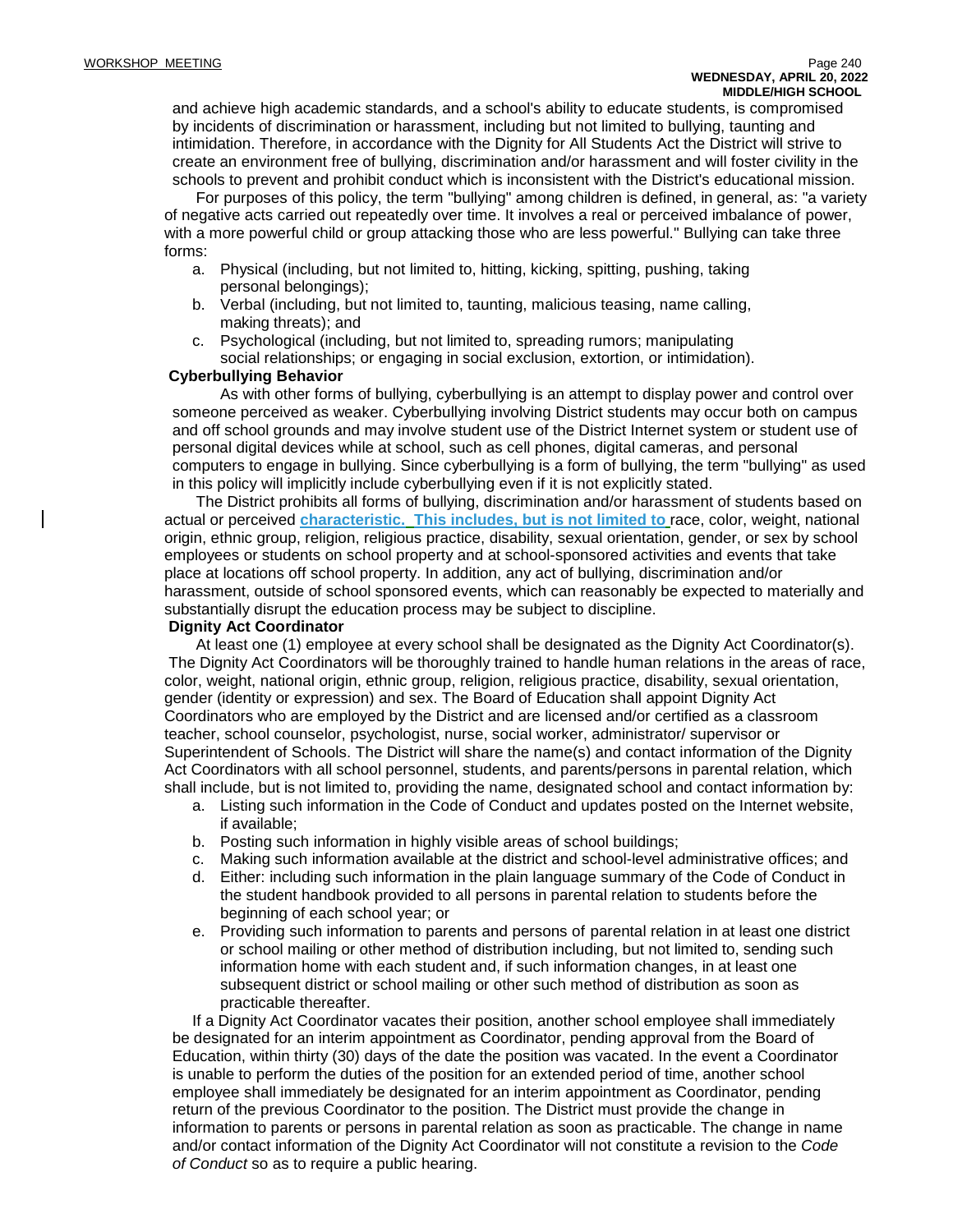#### **Training and Awareness**

The District shall establish guidelines for training which shall be approved by the Board of Education. Training will be provided each school year for all District employees in conjunction with existing professional development training to raise staff awareness and sensitivity of bullying, discrimination and/or harassment directed at students that are committed by students or school employees on school property, at a school function, or off school property when the actions create or would foreseeably create a risk of substantial disruption within the school environment or where it is foreseeable that the conduct might reach school property.

Training will include ways to promote a supportive school environment that is free from bullying, discrimination and/or harassment. Training shall:

- a. Raise awareness and sensitivity;
- b. Address social patterns and the effects on students;
- c. Inform employees on the identification and mitigation of such acts;
- d. Provide strategies for effectively addressing problems of exclusion, bias and aggression;
- e. Include safe and supportive school climate concepts in curriculum and classroom management; and
- f. Ensure the effective implementation of school policy on conduct and discipline.

Instruction in grades Kindergarten through 12 shall include a component on civility, citizenship and character education. Such component shall instruct students on the principles of honesty, tolerance, personal responsibility, respect for others, observance of laws and rules, courtesy, dignity and other traits which will enhance the quality of their experiences in, and contributions to, the community. For the purposes of this policy, "tolerance," "respect for others" and "dignity" shall include awareness and sensitivity to bullying, discrimination and/or harassment and civility in the relations of people of different races, weights, national origins, ethnic groups, religions, religious practices, mental or physical abilities, sexual orientations, genders and sexes. Such component must also include instruction on the safe and responsible use of the Internet and electronic communications.

Rules against bullying, discrimination and/or harassment will be included in the *Code of Conduct,* publicized District-wide and disseminated to all staff and parents. Any amendments to the Code will be disseminated as soon as practicable following their adoption. New teachers shall be provided a complete copy of the current Code upon their employment. An age appropriate summary shall be distributed to all students at a school assembly at the beginning of each school year.

**Reports and Investigations of Bullying, Discrimination and/or Harassment**

The District will investigate all complaints of bullying, discrimination and/or harassment, either formal or informal, and take prompt corrective measures, as necessary. School employees who witness or receive a report (oral or written) of harassment, bullying and/or discrimination must orally notify the Superintendent, Principal, or their designee *no later than one (1) school day* after witnessing or receiving a report of such incident. The employee must then file a written report *within two (2) school days* after making the oral report. If, after an appropriate investigation, the District finds that this policy has been violated, corrective action will be taken in accordance with District policies and regulations, the *Code of Conduct,* and all appropriate federal or state laws. The Superintendent, Principal or their designee shall notify the appropriate local law enforcement agency when it is believed that any harassment, bullying and/or discrimination constitute criminal conduct.

The District will annually report material incidents of bullying, discrimination and/or harassment which occurred during the school year to the State Education Department. Such report shall be submitted in a manner prescribed by the Commissioner, on or before the basic educational data system (BEDS) reporting deadline or such other date as determined by the Commissioner. SED has developed a form for gathering data titled, "Reports of Incidents Concerning School Safety and the Educational Climate" which can be found on the NYSED website.

The Principal of each primary and secondary school shall provide a regular report (at least once during each school year) on data and trends related to harassment, bullying and/or discrimination to the Superintendent and in a manner prescribed by, as applicable, the district, BOCES or charter school. There is no need for schools or districts to submit this report to the State Education Department.

#### **Prohibition of Retaliatory Behavior (Commonly Known as "Whistle-Blower" Protection)**

Any person who has reasonable cause to suspect that a student has been subjected to bullying, discrimination and/or harassment by an employee or student, on school grounds or at a school function, who acts reasonably and in good faith and reports such information to school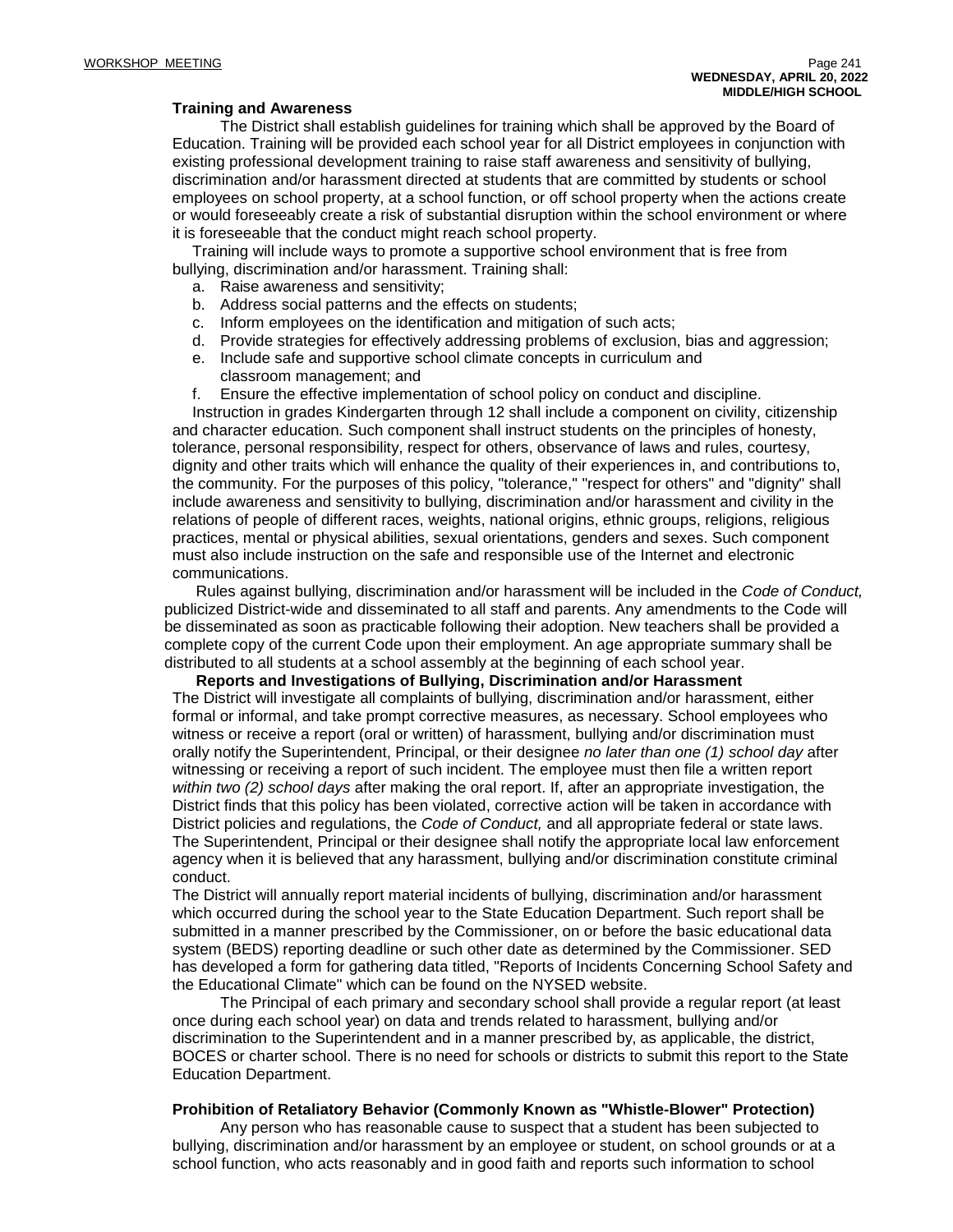officials or law enforcement authorities, shall have immunity from any civil liability that may arise from making such report. The Board prohibits any retaliatory behavior directed at complainants, victims, witnesses and/or any other individuals who participated in the investigation of a complaint of bullying, discrimination and/or harassment.

Education Law Sections 10-18, 801-a, 2801 and 3214; 8 NYCRR Section 100.2

11.09 Second Reading and Adoption of Policy 7550 Complaints and Grievances by **Students** 

*Recommended Action:* The Board of Education hereby adopts Policy 7550 as written Motioned: Trustee Bishop

Seconded: Trustee Storey

Result: Unanimous

Yea: Trustee Salem, Trustee Sherry, Trustee Bishop, Trustee Storey, Trustee DeJesus

Not Present: Trustee Osmond

Edits are from our attorney **2014 2022** 7550 Students **COMPLAINTS AND GRIEVANCES BY STUDENTS**

While students have the responsibility to abide by the policies and regulations of the District, they shall also be afforded opportunity to present complaints and grievances free from interference, coercion, restraint, discrimination or reprisal. Administration shall be responsible for:

- a. Establishing rules and regulations for the redress of complaints or grievances through proper administration channels;
- b. Developing an appeals process;
- c. Ensuring that students have full understanding and access to these regulations and procedure; and
- d. Providing prompt consideration and determination of student complaints and grievances.

### **Prohibition of Retaliatory Behavior**

The Board prohibits any retaliatory behavior directed against complainants, victims, witnesses, and/or any other individuals who participated in the investigation of a complaint of discrimination. Follow-up inquiries shall be made to ensure that discrimination has not resumed and that all those involved in the investigation of the discrimination complaint have not suffered retaliation.

## **Complaints and Grievances Coordinator**

In addition, students and parents/guardians will receive annual notification of the District's established grievance procedures for resolving complaints of discrimination and harassment based on sex or disability. This notice shall include the name, address and telephone number of the Title IX/Section 504/ADA Coordinator.

The Title IX/Section 504/ADA Coordinator shall also be responsible for handling complaints and grievances regarding discrimination and harassment based on race, color, creed, religion, national origin, political affiliation, sexual orientation, age, military status, marital status, or use of a recognized guide dog, hearing dog or service dog or other protected classes under federal or state law.

Complaints or grievances regarding discrimination and/or harassment, including sexual harassment, shall be handled in accordance with District Regulation 1400P.

Age Discrimination in Employment Act, 29 United States Code;ection 621 Americans With Disabilities Act, 42 United States Code (USC) Section 12101 et seq.; Section 504 of the Rehabilitation Act of 1973, 29 United States Code (USC) Section 794 et seq. Title VI of the Civil Rights Act of 1964, 42 United States Code (USC) Section 2000d et seq.;Title VII of the Civil Rights Act of 1964, 42 United States Code (USC) Section 2000e et seq. ; Title IX of the Education Amendments of 1972, 20 United States Code (USC) Section 1681 et seq.

Executive Law Section 290 et seq.

NOTE: Refer also to Policy #3420 -- Anti-Harassment in the School District and Regulation **1400P 3420R –** Title IX and Section 504 of the Rehabilitation Act Of 1973 Discrimination Grievance Procedure

# **12. Consent Agenda**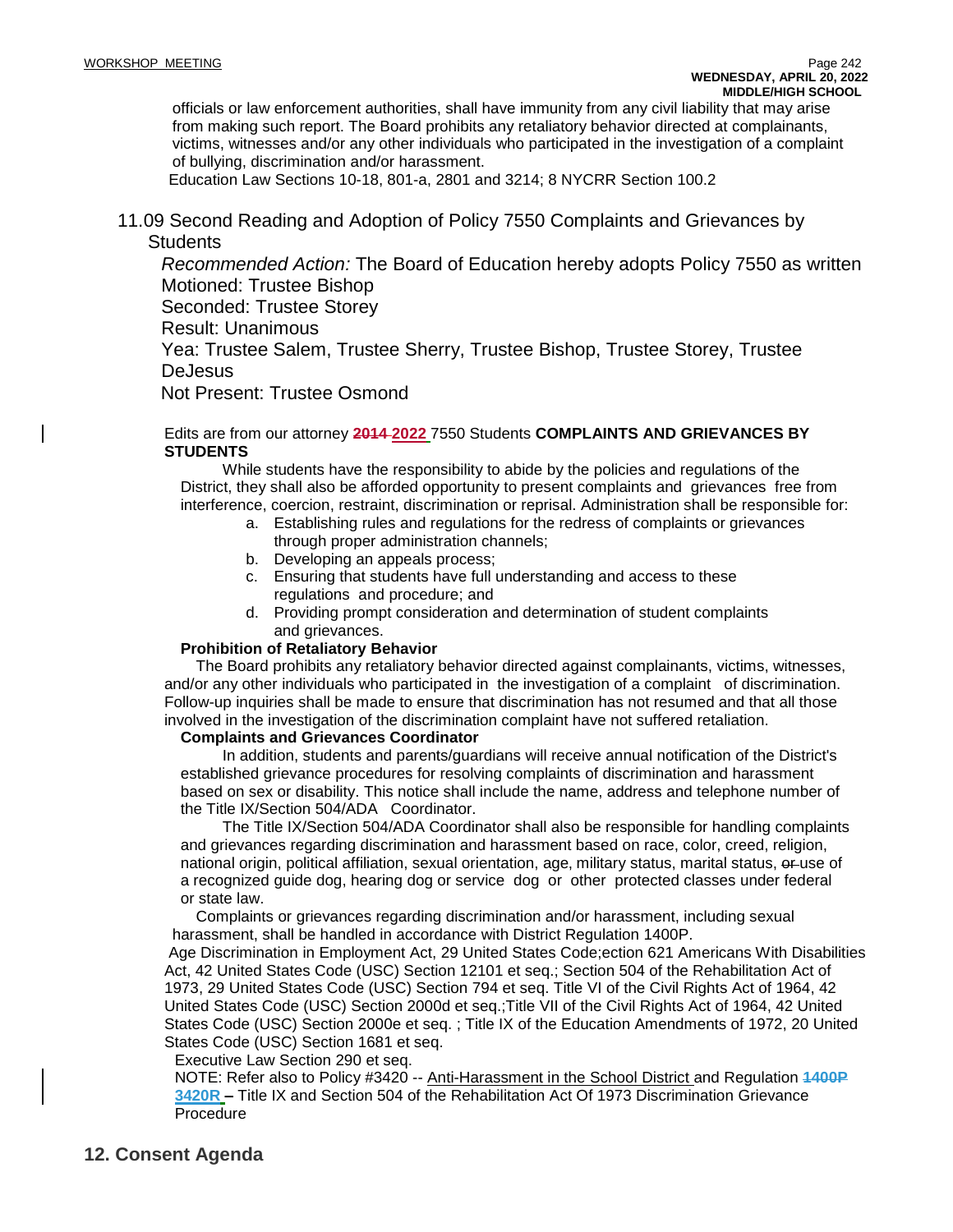12.01 Approve Consent Agenda (proposed 7:25)

*Recommended Action:* The Board hereby approves item numbers 12.02-12.09 Motioned: Trustee Storey Seconded: Trustee Bishop Result: Unanimous Yea: Trustee Salem, Trustee Sherry, Trustee Bishop, Trustee Storey, Trustee **DeJesus** Not Present: Trustee Osmond

## 12.02 Personnel Agenda

**EXTRA DUTY STIPENDS:**

| <b>NAME</b>   | <b>POSITION</b>          | EFFECTIVE DATE | AMOUNT     |  |  |
|---------------|--------------------------|----------------|------------|--|--|
| Keenan, Bryan | Regents Prep (Chemistry) | 04/19/22       | \$2,054.00 |  |  |

The following named NON-INSTRUCTIONAL personnel have served a probationary status and are recommended to a PERMANENT STATUS consistent with the applicable laws and regulations of the State of New York:

| <b>NAME</b>      | <b>POSITION</b>      | PROBATIONARY DATE | PERMANENT DATE |
|------------------|----------------------|-------------------|----------------|
| Hilty, Anna Lisa | <b>Bus Attendant</b> | 05/03/21          | 05/03/22       |

#### **RESIGNATION: NON-INSTRUCTIONAL**

| NAME           | POSITION/SCHOOL  | EFFECTIVE DATE | REMARKS  |
|----------------|------------------|----------------|----------|
| Taylor, Kristy | Substitute Nurse | 04/05/22       | Personal |

REASON

### **LEAVE OF ABSENCES: INSTRUCTIONAL**

EMPLOYEE EFFECTIVE DATE NUMBER approximate dates 1872\* 04/19/22 – 06/30/22 Sick Paid-Leave 4027\* 09/08/22 – 09/16/22 FMLA-paid 09/19/22 – 01/02/23 FMLA-unpaid \*pending medical documentation\*

### **SUBSTITUTE**

| NAME             | <b>POSITION</b>     | AMOUNT       |
|------------------|---------------------|--------------|
| Gladding, Robert | Teacher (certified) | \$125.00/day |

12.03 Schedule U-The Committee on Special Education (CSE) and Committee on Pre-School Special Education (CPSE) Recommendations

*Recommended Action:* The Board hereby approves the Instruction - Schedule U-The Committee on Special Education (CSE) and Committee on Pre-School Special Education (CPSE) Recommendations, Schedule U, #4/22, Confidential, as reviewed by Trustee Storey

12.04 Approve Cooperative Bidding with BOCES

*Recommended Action:* WHEREAS it is the desire of the participating school districts of the Board of Cooperative Educational Services, Ulster County, adopting this resolution to jointly request bids for certain commodities to be determined by the Superintendent of this school district from time to time for the 2022-23 school year, NOW, therefore, be it

RESOLVED that the Onteora School District hereby agrees to participate with other school districts of the Board of Cooperative Educational Services, Ulster County, New York, in the joint bidding of commodities to be requested by the school district Purchasing Agent and approved by the Superintendent; and be it further RESOLVED that the specifications as prepared by a Committee of participating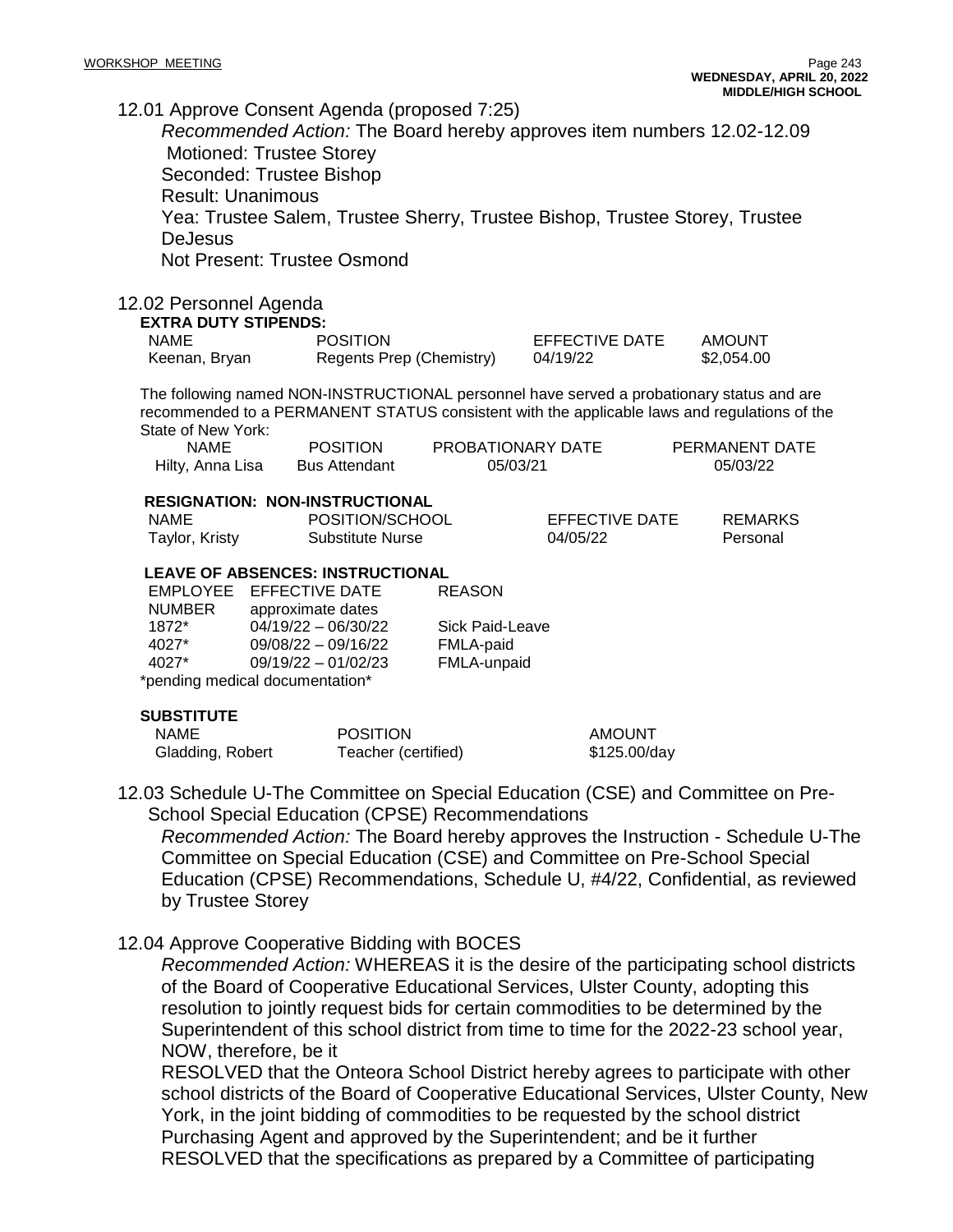school districts and presented to this Board of Education will be used and that this Board, if it desires to purchase these commodities agrees to purchase said commodities at the lowest bid price recommended by the Committee of the joint school districts; provided, however, that each participating Board of Education in exercising its legal responsibilities, has the right to reject and/or modify the recommendation of the Committee in the awarding of the bid; and be it further RESOLVED that the invitation to bid will be advertised by BOCES in the Kingston Daily Freeman, the Middletown Times Herald Record and the Poughkeepsie Journal in accordance with the provisions of Section 103 of the General Municipal Law.

## 12.05 Surplus Books

*Recommended Action:* BE IT HEREBY RESOLVED on recommendation by the Superintendent of Schools that the Board of Education of the Onteora Central School District declare the attached list of textbooks, teacher manuals, and library books at the Phoenicia Elementary School as surplus and authorizes the sale or disposal of the books.

## 12.06 Budget transfer for NYS Unemployment Insurance Billing

*Recommended Action:* The Superintendent recommends the transfer of funds from the Unemployment Reserve to the Unemployment Insurance budget code to pay for NYS Unemployment Insurance billing. This expense is not budgeted in the general fund due to the existence of the reserve funds designated for this purpose. Transfer Amount From Reserve Description To Budget Code Description \$3,313.03 A815 Unemployment Reserve A9050.800-10 Unemployment Insurance

12.07 Approve Revised Health & Wellness Contract for Rondout School District *Recommended Action:* \*REVISED\* BE IT RESOLVED, that the Board of Education of the Rondout Valley Central School District establishes the corrected rate of \$1,554.06 per pupil for the school year 2021-2022 for Health Services provided for Onteora resident pupils attending nonpublic schools in the Rondout Valley Central School District.

BE IT FURTHER RESOLVED, that the Board President and Clerk of the Board of Education be authorized to sign contracts for health services for the 2021-2022 school year.

## 12.08 Approve Contract with Ulster County Board of Elections

*Recommended Action:* The Board of Education hereby approves the Polling Agreement with Ulster County Board of Elections for the 2022 Vote & Election.

12.09 Revised Resolution for Bennett HVAC Project

*Recommended Action:* The Board of Education of the Onteora Central School District approves the scope of the Bennett HVAC, which may include HVAC work in the building, replacing an in-ground fuel tank, and preparing a pad for a future generator. The Board further authorizes the use of American Rescue Plan *and the Coronavirus Response and Relief Supplemental Act* allocations to fund this project. [italics is the revision]

## **13. Committee Reports**

13.01 Facilities Committee: Trustee Storey to Report